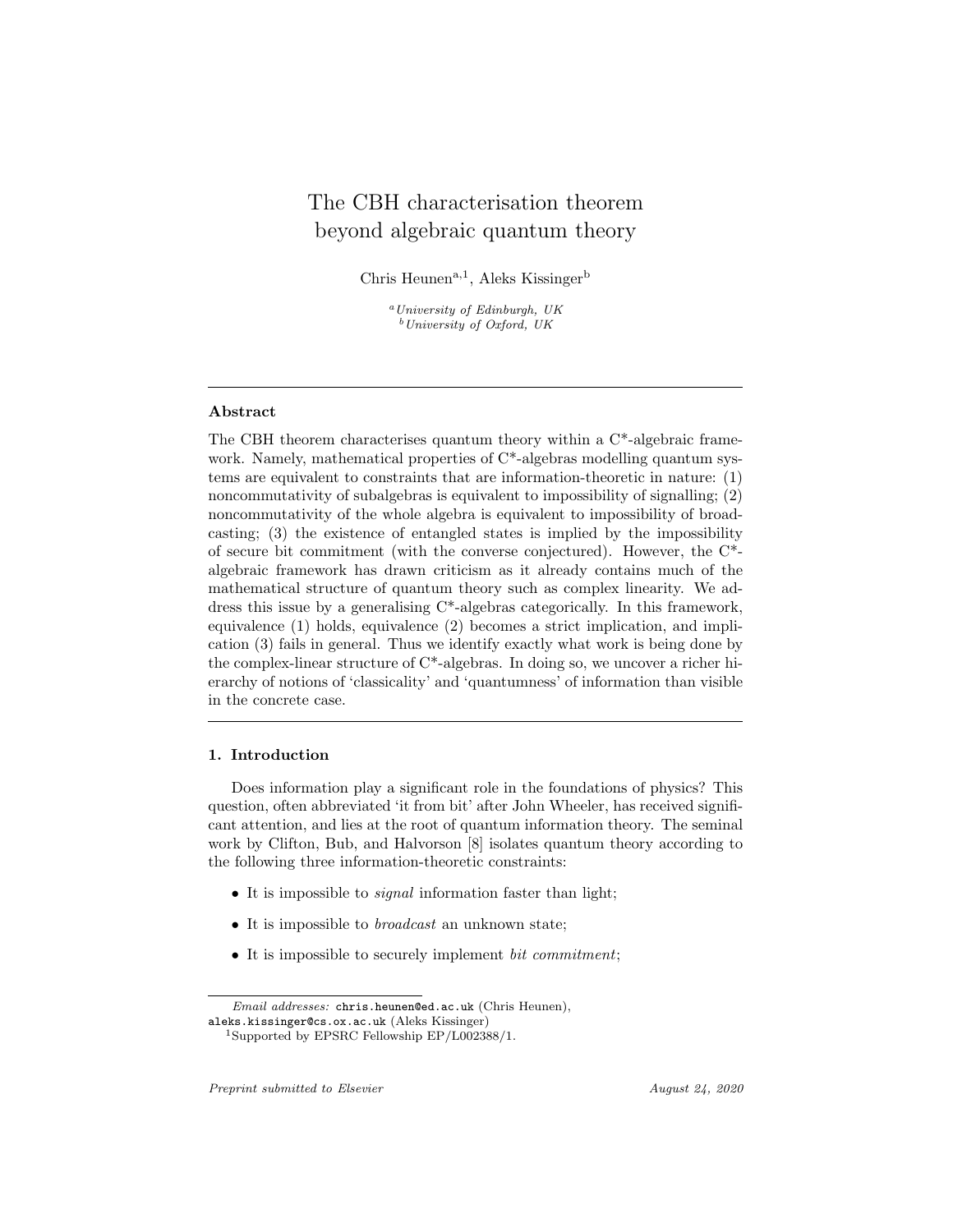by linking each of them, respectively, with the following algebraic conditions, characteristic of quantum theory:

- Distinct systems are kinematically independent;
- There exist *noncommuting* observables;
- There exist *entangled*, or *nonlocal*, states.

The first two pairs of properties are proven equivalent; for the third only one implication is proven, and the other conjectured.

However, a criticism often raised against this result is that a  $C^*$ -algebraic framework, including complex numbers and linearity, is assumed from the start [34, 4, 2]. In the words of one of the authors himself [30, page 204]:

The characterization theorem we proved assumes a C\*-algebraic framework for physical theories, which I would now regard as not sufficiently general in the relevant sense, even though it includes a broad class of classical and quantum theories, including field theories, and hybrid theories with superselection rules.

Recent axiomatisations [20, 27, 28, 24, 6] have to a great extent avoided this problem by starting with a framework which retains only the convex structure of probabilistic states. Nevertheless, these frameworks maintain some remnant of linearity in the form of convexity, which does a great deal of work.

In this paper, we investigate the issue by generalising quantum theory in a different direction, which instead retains only the algebraic structure of interaction between classical and quantum systems, via the  $\mathbb{CP}^*$ -construction [12], which enables us to consider abstract  $C^*$ -algebras in a wide variety of categories beyond the usual examples based on vector spaces. By applying this construction to the category of Hilbert spaces, we obtain algebraic quantum information theory in the usual sense, where objects are (finite-dimensional) C\*-algebras and morphisms are completely positive linear maps. However, if we apply this to other categories, we obtain nonstandard models of quantum theory. For example, applying the construction to the category of relations gives a possibilistic model of quantum theory, where probabilities of measurement outcomes are replaced by boolean-valued possibilities ('possible' vs. 'impossible'), in a similar spirit to possibilistic physics as described by Fritz [18] or Schumacher and Westmoreland's modal quantum theory [31].

We phrase the above implications in categorical terms, and show which of them survive and which ones fail. That is, our main contribution is to prove the following (non)implications in this generalised setting:

> information theory quantum theory no signalling ⇔ kinematic independence no broadcasting  $\Rightarrow$  noncommutativity no bit commitment  $\text{L}$  entanglement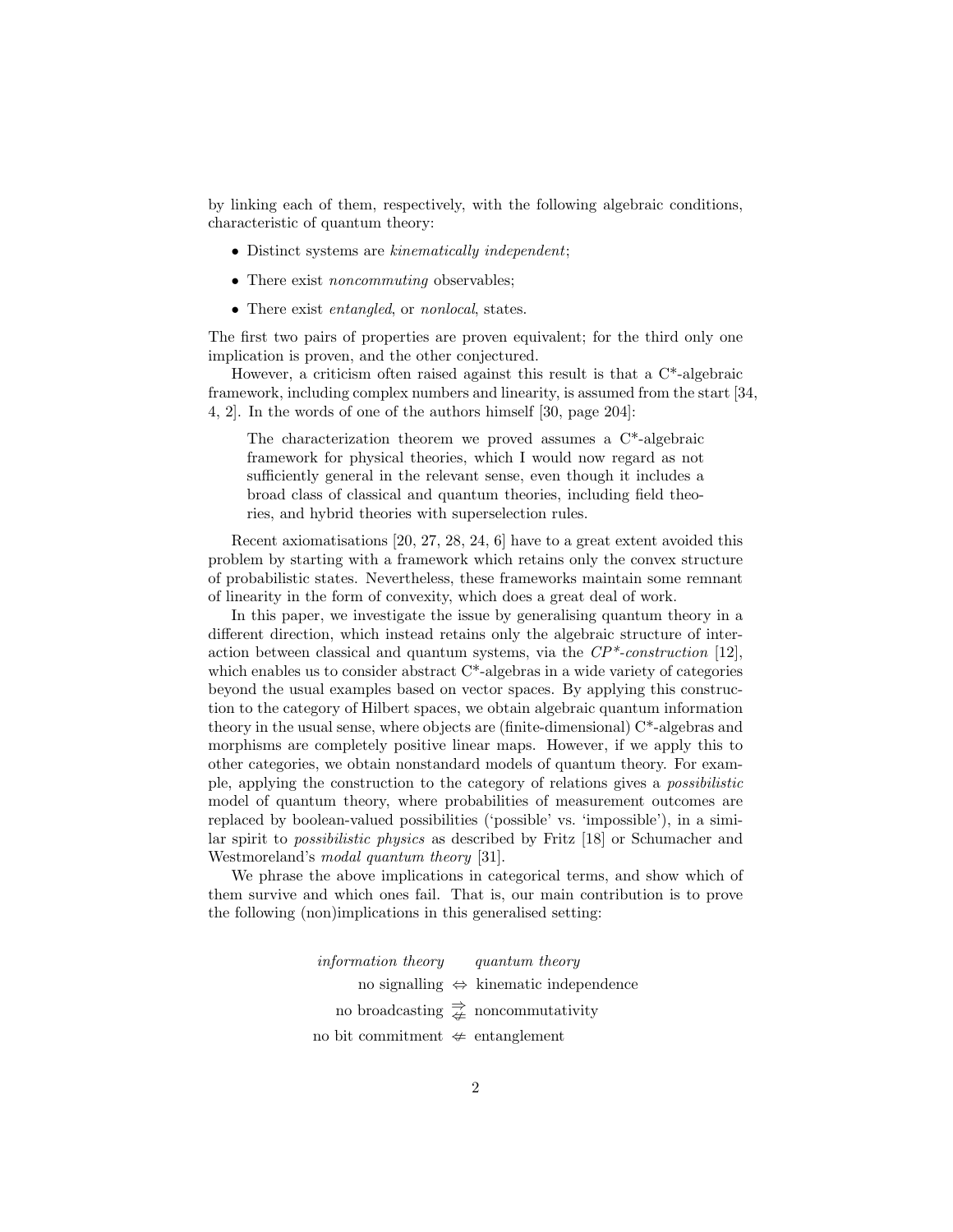The first equivalence of no-signalling with kinematic independence indeed lifts almost unmodified to any category arising from the CP\*-construction. However, in the second case, the commutativity of the algebra of observables merely implies the existence of a broadcasting map (and not vice-versa). Interestingly, this yields finer-grained notions of classicality for the systems in a theory. In particular, we can combine this with the result of [11] to show that, in the case of possibilistic quantum theory, this yields a beautiful group-theoretic hierarchy of classical systems. Rather than requiring the existence of a broadcasting map, we can force a system to be classical by requiring that the algebra associated with the system is commutative or that the partially ordered set of *propositions* (*i.e.* the  $\text{CP*}\text{-generalisation}$  of the lattice of projections) is distributive, or both. In the case of quantum theory, either of these is equivalent to the existence of a broadcasting map. However, in possibilistic quantum theory, the following inclusions are strict:

#### distributive  $\mathcal C$  commutative  $\subsetneq$  commutative  $\subsetneq$  broadcasting

The systems in possibilistic quantum theory are groupoids [21], which are a generalisation of groups where the multiplication is allowed to be partiallydefined. We show that broadcasting, the weakest 'notion of classicality', implies that these groupoids are in fact disjoint unions of groups. Then, stricter notions of classicality yield smaller classes of groups. The 'classicality' hierarchy above corresponds exactly to groupoids arising as disjoint unions of:

## locally cyclic groups  $\subsetneq$  abelian groups  $\subsetneq$  groups

For the case of bit commitment, we first assume that our system is 'quantum enough' to admit secure bit commitment. Namely, we assume that it is described by a noncommutative algebra, which by the second implication is strictly weaker than assuming it is no-broadcasting. We then exhibit a noncommutative system in CP<sup>∗</sup>[Rel] which simultaneously admits entanglement and a secure bit commitment protocol. The converse remains an open question.

A notable feature of this work is the convergence of two previously disconnected threads in the foundational study of quantum information. On the one hand, we use many abstract, diagrammatic techniques that originated within the program of categorical quantum mechanics [1, 23, 14] (CQM). Yet in contrast to prior CQM work, which relies heavily on the tensor product to give a notion of 'subsystem, we develop abstract, categorical analogues to subsystems which are more general than tensor factors, and develop concepts such as signalling and broadcasting between such subsystems in the style of algebraic quantum *information* [25]  $(AQI)$ . We hope this methodology, which both enables  $AQI$ style generalised systems and CQM-style diagrammatic manipulations, will find many new applications in areas such as algebraic quantum field theory.

Remark 1.1. Note that we refer to the condition called 'nonlocality' in [8] simply as 'entanglement'. This is to avoid a terminology clash with the related (and now more common) use of the term nonlocality, namely the absence of a locally realistic model for observed correlations.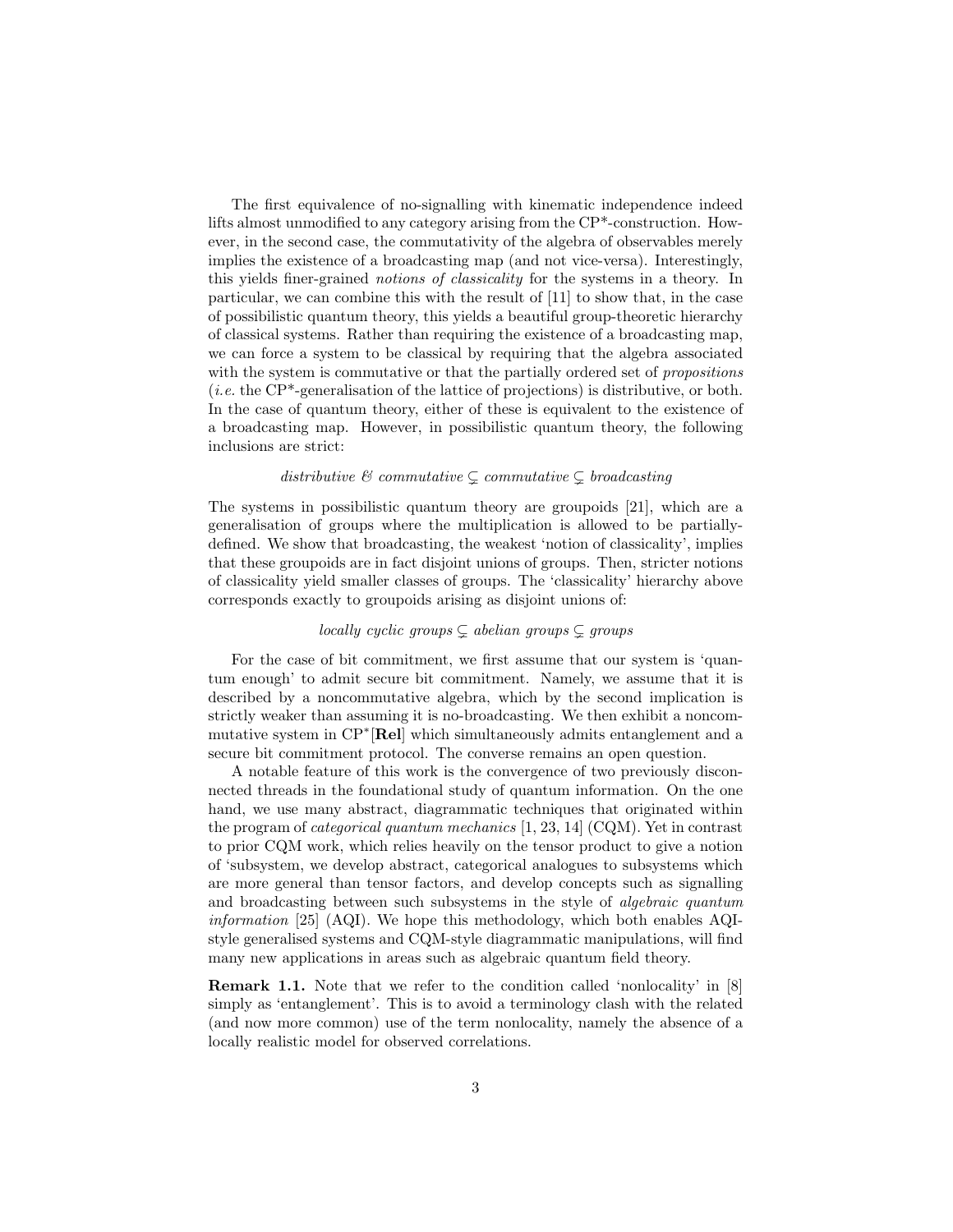The rest of this article is laid out as follows. Section 2 sets up our general categorical framework. Sections 3–5 then investigate one equivalence each: Section 3 signalling, Section 4 broadcasting, and Section 5 bit commitment. We thank Katriel Cohn–Gordon and Mariami Gachechiladze for their MSc thesis work, supervised by Chris Heunen, on parts of this topic [17, 19].

#### 2. The CP\*-construction

In this section, we will briefly introduce compact dagger categories and the CP\*-construction. We assume familiarity with basic categorical concepts, notably the notion of a symmetric monoidal category (see e.g. [26]).

The  $\mathbb{CP}^*$ -construction transforms one symmetric monoidal category into another in a way that mirrors the passage from finite-dimensional Hilbert spaces and linear maps to finite-dimensional C\*-algebras and completely positive linear maps. It operates on a certain type of symmetric monoidal category called a compact dagger category, whose definition we now recall.

Definition 2.1. A *compact closed category* is a symmetric monoidal category C such that every object A in C has a *dual* object  $A^*$  and morphisms

$$
\varepsilon: A \otimes A^* \to I \qquad \eta: I \to A^* \otimes A
$$

satisfying

$$
(\varepsilon \otimes 1) \circ (1 \otimes \eta) = 1_A \qquad \qquad 1_{A^*} = (1 \otimes \varepsilon) \circ (\eta \otimes 1). \tag{1}
$$

We will represent morphisms in such a category using string diagrams. For more information we refer to the survey [33]. Objects are depicted as labelled wires with upward directed arrows, and their duals as downward wires:

$$
A \begin{array}{|c|c|c|c|c|} \hline \ \ \end{array} \hspace{.25cm} \begin{array}{|c|c|c|c|c|} \hline \ \ \end{array} \hspace{.25cm} \begin{array}{|c|c|c|c|c|} \hline \ \ \end{array} \hspace{.25cm} \begin{array}{|c|c|c|c|} \hline \ \ \end{array} \hspace{.25cm} \begin{array}{|c|c|c|} \hline \ \ \end{array} \hspace{.25cm} \begin{array}{|c|c|c|} \hline \ \ \end{array} \hspace{.25cm} \begin{array}{|c|c|c|} \hline \ \ \end{array} \hspace{.25cm} \begin{array}{|c|c|c|} \hline \ \ \end{array} \hspace{.25cm} \begin{array}{|c|c|c|} \hline \ \ \end{array} \hspace{.25cm} \begin{array}{|c|c|c|} \hline \ \end{array} \hspace{.25cm} \begin{array}{|c|c|c|} \hline \ \end{array} \hspace{.25cm} \begin{array}{|c|c|c|} \hline \ \end{array} \hspace{.25cm} \begin{array}{|c|c|c|} \hline \ \end{array} \hspace{.25cm} \begin{array}{|c|c|c|} \hline \ \end{array} \hspace{.25cm} \begin{array}{|c|c|c|} \hline \ \end{array} \hspace{.25cm} \begin{array}{|c|c|c|} \hline \ \end{array} \hspace{.25cm} \begin{array}{|c|c|c|} \hline \ \end{array} \hspace{.25cm} \begin{array}{|c|c|c|} \hline \ \end{array} \hspace{.25cm} \begin{array}{|c|c|c|} \hline \ \end{array} \hspace{.25cm} \begin{array}{|c|c|c|} \hline \ \end{array} \hspace{.25cm} \begin{array}{|c|c|c|} \hline \ \end{array} \hspace{.25cm} \begin{array}{|c|c|c|} \hline \ \end{array} \hspace{.25cm} \begin{array}{|c|c|c|} \hline \ \end{array} \hspace{.25cm} \begin{array}{|c|c|c|} \hline \ \end{array}
$$

The morphisms  $\varepsilon$  and  $\eta$  are called *caps* and *cups*, drawn as:

$$
\begin{array}{ccc}\nA & A \\
\downarrow A & A\n\end{array}
$$

Using this notation, the equations from (1) become:

= = 

These 'snake equations' embody the relationship between a maximally entangled state (e.g. the Bell state) and the associated effect arising from a Bell measurement. As such, they represent the key to quantum teleportation [1].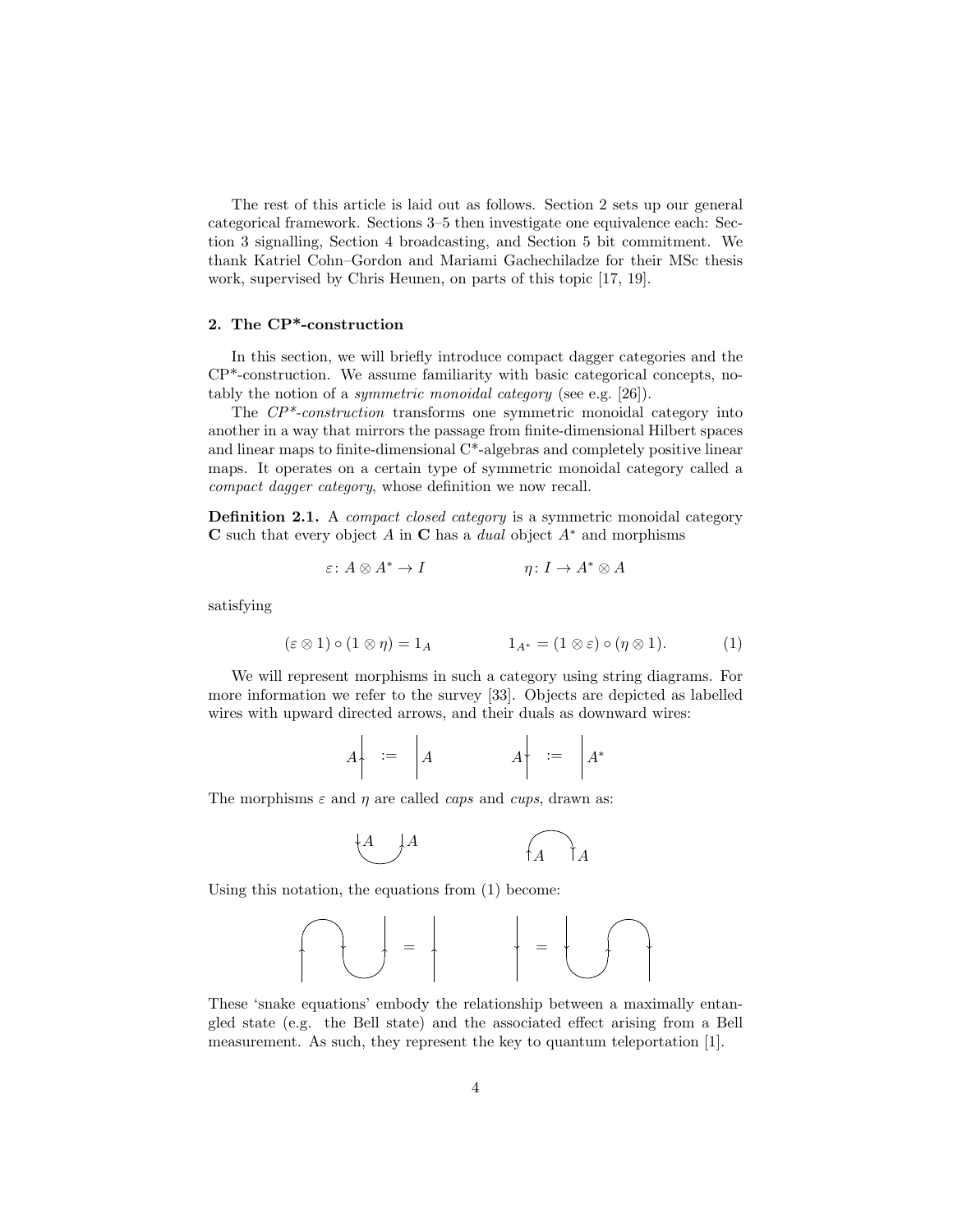We can furthermore define the (partial) trace of a morphism  $f: X \otimes A \rightarrow$  $X \otimes B$  in a compact closed category via cups and caps:



where:

$$
f_A \bigg|_{A} = \bigotimes_{A} A
$$

(and similarly for cups).

An important property of compact closed categories is that two morphisms are equal whenever their string diagrams can be deformed into one another. In other words, the only relevant data in a string diagram is its connectivity [33].

Definition 2.2. A *dagger category* is a category equipped with a contravariant functor  $(-)^{\dagger}$ : C<sup>op</sup>  $\rightarrow$  C that satisfies  $A^{\dagger} = A$  on objects and  $f^{\dagger \dagger} = f$  on morphisms.

Dagger categories enable us to formulate abstract versions of many familiar linear-algebraic concepts. Notably, a morphism in a dagger category is called self-adjoint if  $f^{\dagger} = f$  and positive if there exists g such that  $f = g^{\dagger} \circ g$ . An isomorphism in a dagger category is *unitary* if  $f^{-1} = f^{\dagger}$ .

Definition 2.3. A compact dagger category is a category that is both a compact closed category and a dagger category, such that the coherence isomorphisms (associators, unitors, and swap maps) are unitary, and  $\varepsilon_A^\dagger = \eta_{A^*}.$ 

In a compact dagger category, a morphism can take four forms, the morphism itself and its adjoint:



as well as its transpose and conjugate:

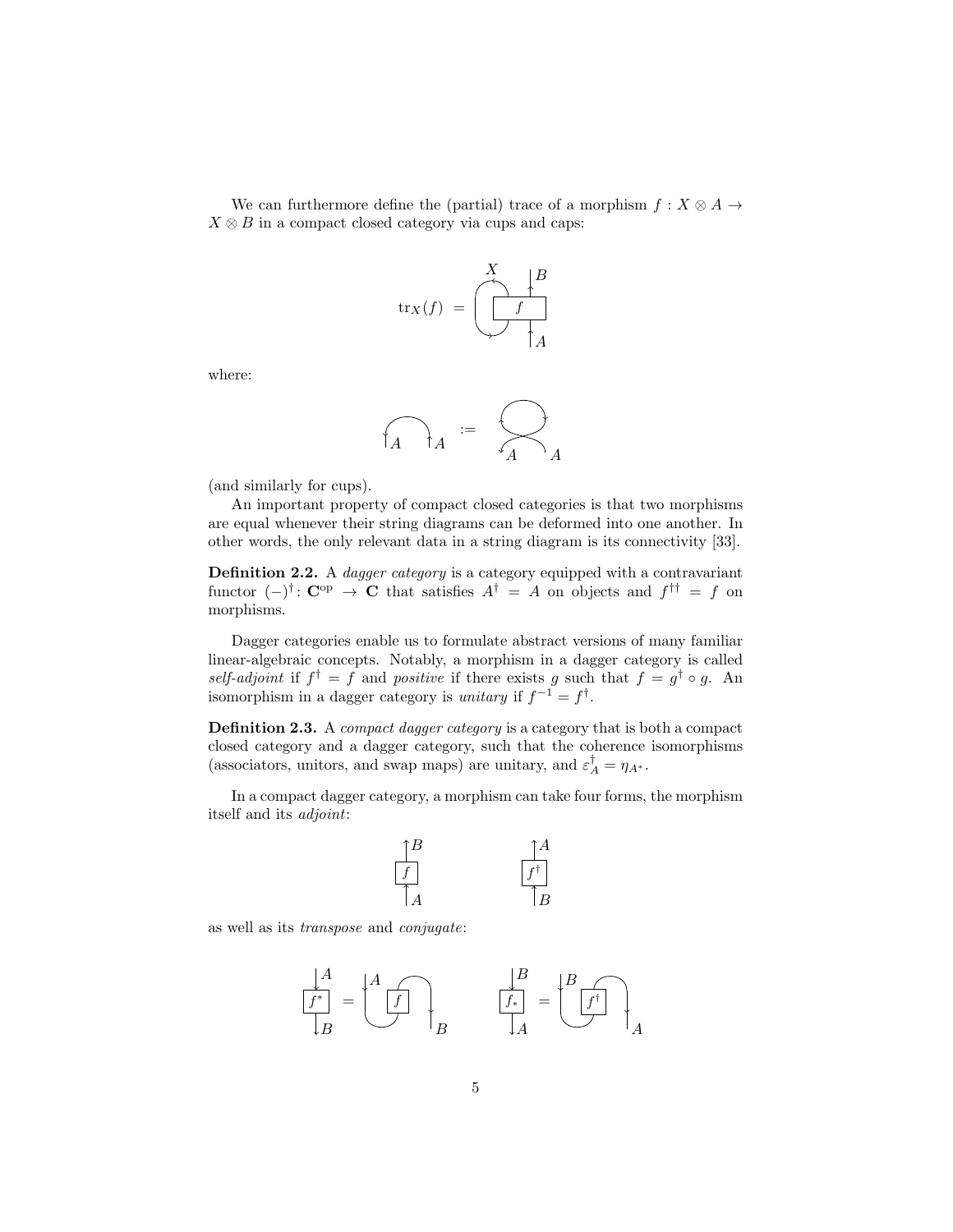Example 2.4. The category FHilb of finite-dimensional Hilbert spaces and linear maps forms a compact dagger category. The dagger is given by the linear algebraic adjoint:

$$
\langle f^{\dagger}(u)|v\rangle = \langle u|f(v)\rangle
$$

The dual  $H^*$  is the linear algebraic dual, and cups and caps are given respectively as:

$$
\varepsilon(|\psi\rangle \otimes \langle \phi|) = \langle \phi|\psi\rangle \qquad \qquad \eta = \sum \langle \phi_i| \otimes |\phi_i\rangle
$$

where  $\eta$  does not depend on the choice of orthonormal basis  $\{\ket{\phi_i}\}_i$ . From this it follows that  $f^*: K^* \to H^*$  is given by pre-composition:

$$
f^*(\langle \xi |) = \langle \xi | \circ f
$$

which is sometimes called 'operator transpose'. If we fix a bases for  $K$  and  $H$ , we can identify them with their duals, in which case  $f^*$  corresponds to matrix transposition.

Example 2.5. The category Rel of sets and relations also forms a compact dagger category. The composition of  $R \subseteq A \times B$  and  $S \subseteq B \times C$  is the usual composition of relations:

$$
(a, c) \in S \circ R \iff \exists b \in B : (a, b) \in R, (b, c) \in S
$$

and the monoidal product is given by cartesian product:

$$
A\otimes B=A\times B
$$

$$
((a, b), (c, d)) \in R \otimes S \iff (a, c) \in R, (b, d) \in S
$$

Hence the monoidal unit  $I = \{*\}$  is a single-element set. The dagger is given by relational converse:

$$
(b, a) \in R^{\dagger} \iff (a, b) \in R
$$

and cups and caps are:

$$
\eta = \{ (*, (a, a)) \mid a \in A \} \qquad \varepsilon = \{ ((a, a), *) \mid a \in A \}
$$

The CP\*-construction lets us build a new category whose objects are abstract C\*-algebras coming from the original category and whose morphisms are abstract completely positive maps. To do this, we first make precise what we mean by 'abstract C\*-algebra'.

Definition 2.6. A *monoid* in a compact dagger category is an object A together with a morphism  $\hat{A} : A \otimes A \to A$  and  $\hat{C} : I \to A$  satisfying

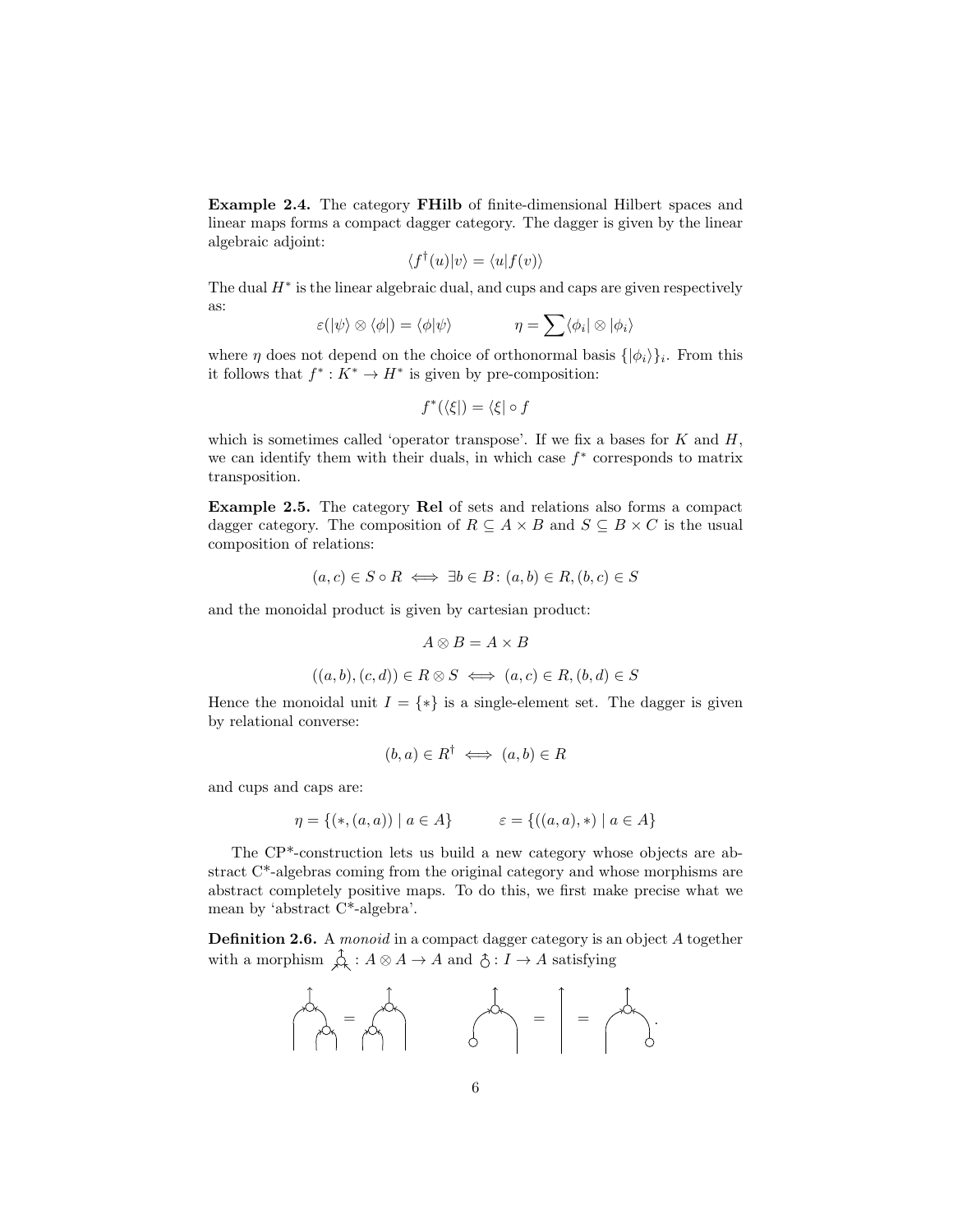A dagger Frobenius structure is a monoid satisfying

$$
\int_{\gamma}^{\gamma} \int_{\gamma}^{\gamma} \rho(x) \, dx = \int_{\gamma}^{\gamma} \int_{\gamma}^{\gamma} \rho(x) \, dx
$$

where  $\hat{\varphi} = (\hat{\varphi})^{\dagger}$  and  $\varphi = (\hat{\varphi})^{\dagger}$ . It is *symmetric* when

$$
\begin{pmatrix}\n0 \\
0 \\
0\n\end{pmatrix} = \begin{pmatrix}\n0 \\
0 \\
0\n\end{pmatrix}
$$
\n(2)

and special when

$$
\begin{pmatrix} 1 & 1 & 1 \\ 1 & 1 & 1 \\ 1 & 1 & 1 \end{pmatrix}
$$

We call a dagger Frobenius structure that is symmetric and special an abstract  $C^*$ -algebra.

It was shown in [35] that dagger Frobenius structures in FHilb correspond exactly to finite-dimensional  $C^*$ -algebras, and in [22], it was furthermore shown that any such C\*-algebra is isomorphic to one that is special and symmetric.

**Example 2.7.** For a D-dimensional Hilbert space  $H$ , any orthonormal basis  $\{ | \phi_i \rangle \}_i$  defines a commutative abstract C\*-algebra on H via the Schur product. This can be expressed in Dirac 'bra-ket' notation as follows:

$$
\hat{\beta}_{\kappa} := \sum_{i} |\phi_{i}\rangle (\langle \phi_{i} | \otimes \langle \phi_{i} |)
$$
 
$$
\hat{\zeta} := \sum_{i} |\phi_{i}\rangle
$$

The comultiplication and counit are given as the adjoints of these two maps, namely:

$$
\bigcirc\!\!\!\bigcirc_i^\gamma := \sum_i (|\phi_i\rangle \otimes |\phi_i\rangle) \langle \phi_i| \qquad \qquad \mathcal{Q} := \sum_i \langle \phi_i|
$$

**Example 2.8.** The algebra  $\mathcal{B}(H)$  is almost an abstract C\*-algebra, but it fails to satisfy the specialness equation by a scaling factor. However by normalising:

$$
\stackrel{4}{\bigoplus} (M \otimes N) = \frac{1}{\sqrt{D}} \cdot MN \qquad \qquad \hat{\bigcirc} = \sqrt{D} \cdot 1
$$

where D is the dimension of H, we obtain an abstract  $C^*$ -algebra A isomorphic to  $\mathcal{B}(H)$ . The comultiplication and counit are formed by taking the adjoint with respect to the Hilbert-Schmidt inner product on  $\mathcal{B}(H)$ , giving:

$$
\bigotimes^{\bullet} (e_{ij}) = \frac{1}{\sqrt{D}} \cdot \sum_{k} e_{ik} \otimes e_{kj} \qquad \mathcal{Q}(M) = \sqrt{D} \cdot \text{tr}(M)
$$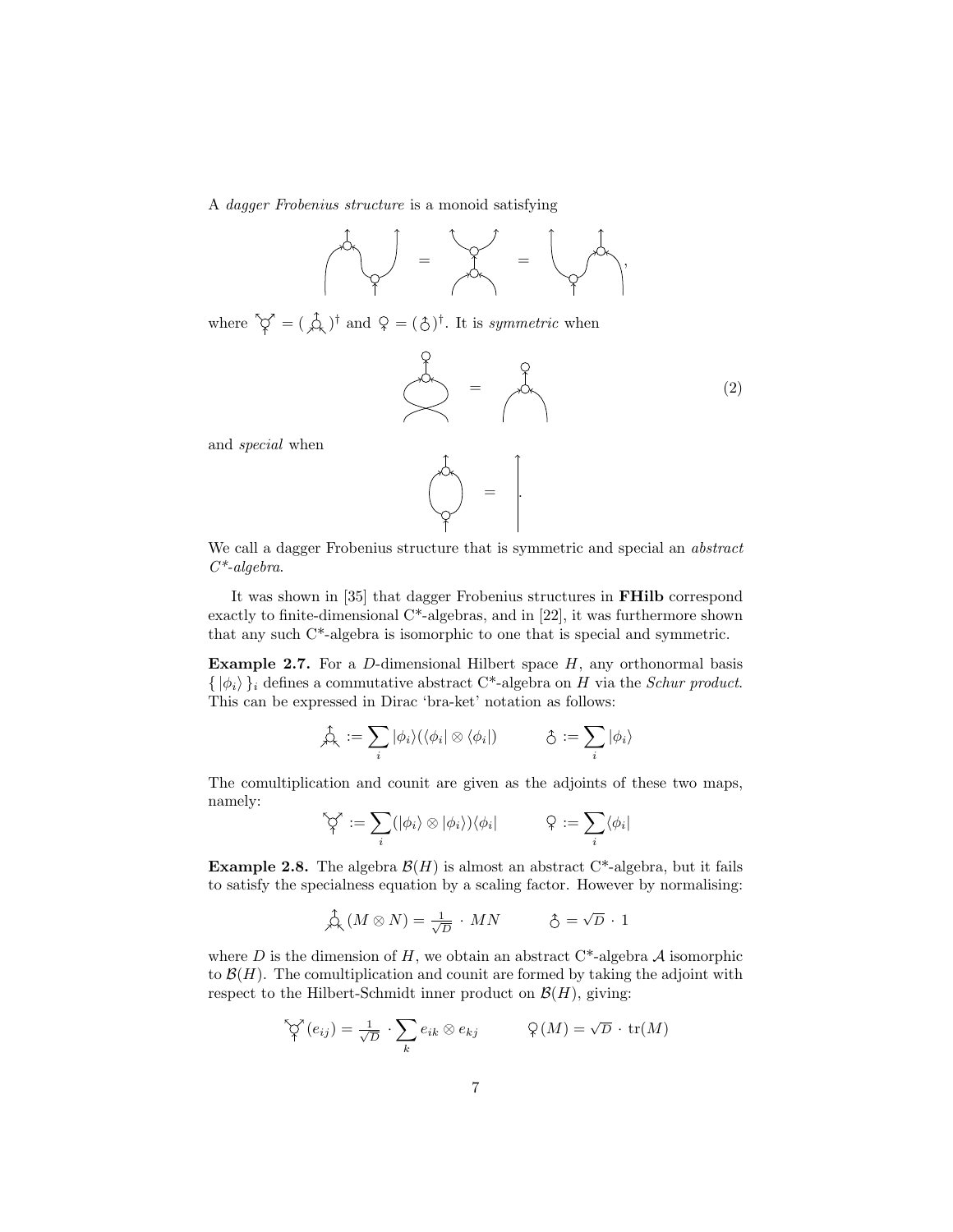where  $e_{ij} = |\phi_i\rangle\langle\phi_j|$  for any choice of orthonormal basis of H. Thus, symmetry (2) captures cyclicity of the trace:

$$
\operatorname{tr}(MN) = \operatorname{tr}(NM)
$$

For any abstract  $C^*$ -algebra in **FHilb**, we define a 'star' on elements of the algebra via:

$$
\begin{array}{ccc}\n\begin{pmatrix}\n\circ & & & \\
\circ & & & \\
\hline\na & & & \\
\end{pmatrix} & & & \\
\end{array}
$$
 (3)

Then, the C\*-algebraic norm is fixed uniquely as the spectral radius by the spectral theorem. For more details see [35].

While abstract C<sup>\*</sup>-algebras correspond exactly to C<sup>\*</sup>-algebras in **FHilb**, they correspond to a familiar, but very different kind of structure in Rel, namely groupoids.

Definition 2.9. A *groupoid* is a category whose morphisms are all isomorphisms.

Groupoids generalise groups, in the sense that a group is the same thing as a groupoid with a single object. Groupoids are a useful tool for capturing symmetries or other geometric information may not be fully captured by a group. For example, in homotopy theory, one can define the fundamental groupoid of a topological space without fixing a basepoint [5], which is sometimes more convenient than the fundamental group, e.g. for disconnected spaces.

Example 2.10. In the category Rel of sets and relations, special dagger Frobenius structures correspond on an object A precisely to groupoids whose set of morphisms is A. The multiplication is the relation

$$
\hat{\mathcal{A}} = \{ ((g, f), g \circ f) \mid f, g \in A, g \circ f \text{ is defined} \}
$$

and the unit is the set of identities:

 $\hat{\circ} = \{(*, 1_X) | X \text{ is an object in the groupoid}\}\subseteq I \times A$ 

The comultiplication and counit are simply the relational converses of the multiplication and unit. Finally, just like for C\*-algebras in FHilb, there is a 'star' operation on elements of an abstract  $C^*$ -algebra in Rel given by (3), which relates g to its inverse  $g^{-1}$ . For more details see [21].

A useful calculational tool for symmetric Frobenius structures (and hence abstract  $C^*$ -algebras) is the *symmetric spider theorem*. It tells us which of a wide variety of diagrams involving the algebraic structure are equal. Call a diagram a tree when its underlying (undirected) graph is a tree  $(i.e.$  is connected and acyclic) and planar if it contains no wire-crossings.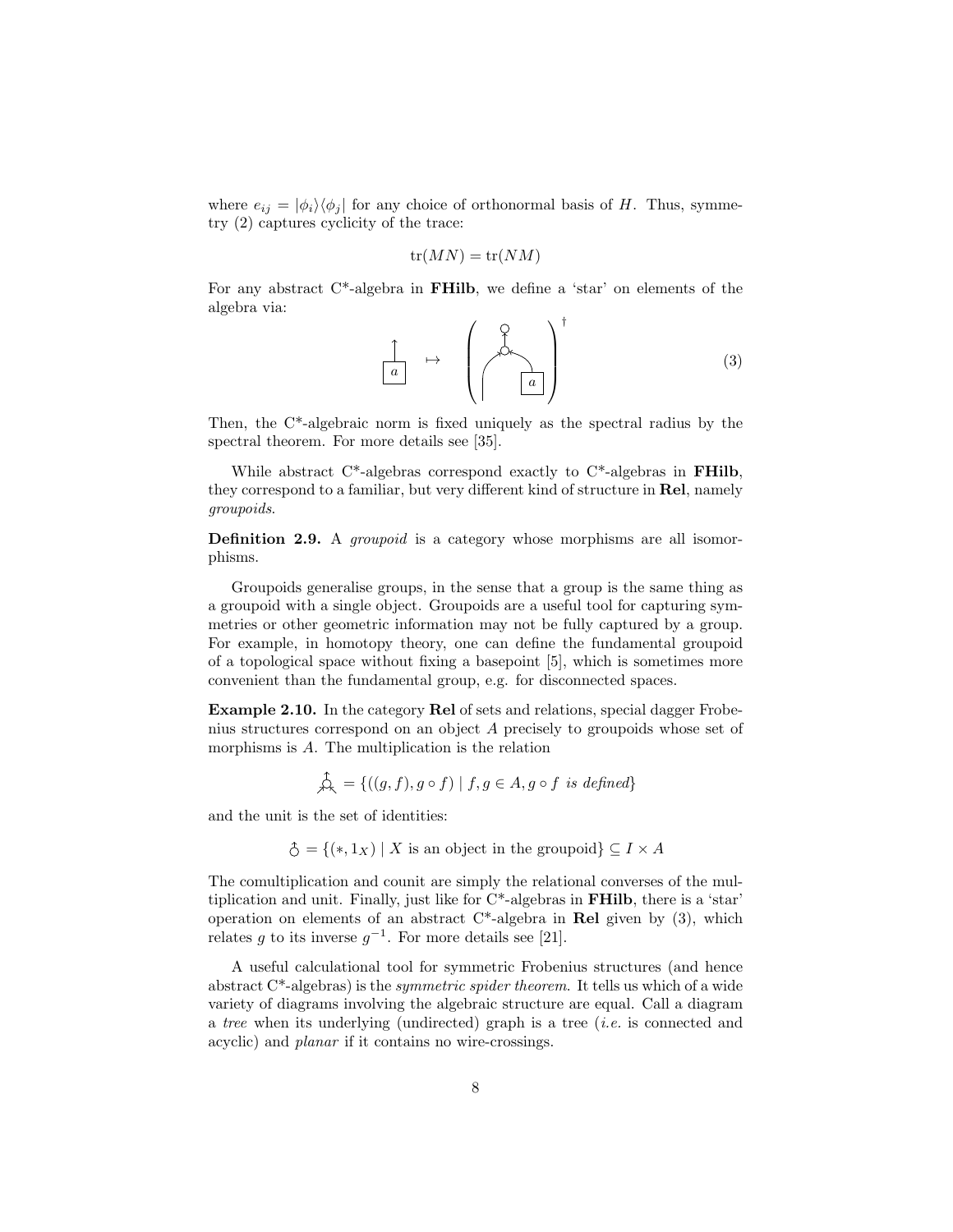Theorem 2.11 (Symmetric spider). For a symmetric dagger Frobenius structure  $(A, \hat{A}, \hat{A})$ , suppose f and g can be written as planar trees consisting only of  $\hat{A}$ ,  $\hat{C}$ , caps, cups, and  $1_A$  with the same domain and codomain. Then  $f = g$ .

Proof. See [29].

 $\Box$ 

Since any planar tree with a given input/output type is equivalent, we can collapse them into a single node without ambiguity:

$$
\begin{bmatrix} 1 & 1 & 1 \\ 1 & 1 & 1 \\ 1 & 1 & 1 \end{bmatrix} = \begin{bmatrix} 1 & 1 & 1 \\ 1 & 1 & 1 \\ 1 & 1 & 1 \end{bmatrix} = \begin{bmatrix} 1 & 1 & 1 \\ 1 & 1 & 1 \\ 1 & 1 & 1 \end{bmatrix} = \begin{bmatrix} 1 & 1 & 1 \\ 1 & 1 & 1 \\ 1 & 1 & 1 \end{bmatrix} = \begin{bmatrix} 1 & 1 & 1 \\ 1 & 1 & 1 \\ 1 & 1 & 1 \end{bmatrix} = \begin{bmatrix} 1 & 1 & 1 \\ 1 & 1 & 1 \\ 1 & 1 & 1 \end{bmatrix} = \begin{bmatrix} 1 & 1 & 1 \\ 1 & 1 & 1 \\ 1 & 1 & 1 \end{bmatrix} = \begin{bmatrix} 1 & 1 & 1 \\ 1 & 1 & 1 \\ 1 & 1 & 1 \end{bmatrix} = \begin{bmatrix} 1 & 1 & 1 \\ 1 & 1 & 1 \\ 1 & 1 & 1 \end{bmatrix} = \begin{bmatrix} 1 & 1 & 1 \\ 1 & 1 & 1 \\ 1 & 1 & 1 \end{bmatrix} = \begin{bmatrix} 1 & 1 & 1 \\ 1 & 1 & 1 \\ 1 & 1 & 1 \end{bmatrix} = \begin{bmatrix} 1 & 1 & 1 \\ 1 & 1 & 1 \\ 1 & 1 & 1 \end{bmatrix} = \begin{bmatrix} 1 & 1 & 1 \\ 1 & 1 & 1 \\ 1 & 1 & 1 \end{bmatrix} = \begin{bmatrix} 1 & 1 & 1 \\ 1 & 1 & 1 \\ 1 & 1 & 1 \end{bmatrix} = \begin{bmatrix} 1 & 1 & 1 \\ 1 & 1 & 1 \\ 1 & 1 & 1 \end{bmatrix} = \begin{bmatrix} 1 & 1 & 1 \\ 1 & 1 & 1 \\ 1 & 1 & 1 \end{bmatrix} = \begin{bmatrix} 1 & 1 & 1 \\ 1 & 1 & 1 \\ 1 & 1 & 1 \end{bmatrix} = \begin{bmatrix} 1 & 1 & 1 \\ 1 & 1 & 1 \\ 1 & 1 & 1 \end{bmatrix} = \begin{bmatrix} 1 & 1 & 1 \\ 1 & 1 & 1 \\ 1 & 1 & 1 \end{bmatrix} = \begin{bmatrix} 1 & 1 & 1 \\ 1 &
$$

Such a node is called a spider. This generalises the spider theorem for commutative Frobenius structures, which has been widely used in the categorical quantum mechanics literature [10, 13]. However, some care needs to be taken in the symmetric case, since the restriction to planarity means that the order of inputs and outputs is relevant. So, unlike for commutative Frobenius structures:



Before showing the construction of a category whose objects are all abstract  $C^*$ -algebras in C, we first focus just on the abstract analogues to  $C^*$ -algebras of the form  $\mathcal{B}(H)$ , for a finite-dimensional Hilbert space H, as was done in [32]. First, we note that morphisms of the form  $\rho' : I \to H^* \otimes H$  are in 1-to-1 correspondence with morphisms  $\rho: H \to H$ . That is, there is a canonical bijection hom $(H, H) \cong \text{hom}(I, H^* \otimes H)$  given by 'bending the wire', *i.e.* pre-composing η:

$$
\begin{array}{c}\n\uparrow \\
\hline\n\rho \\
\uparrow\n\end{array} \rightarrow \begin{array}{c}\n\uparrow \\
\hline\n\rho \\
\downarrow\n\end{array} \tag{5}
$$

whose inverse is given by post-composing by  $\epsilon$ 

$$
\begin{array}{|c|c|c|}\n\hline\n\downarrow & \rightarrow & \uparrow \\
\hline\n\psi & & \psi\n\end{array} \tag{6}
$$

Sometimes the right-hand side of  $(5)$  is referred to as the *name* of the morphism  $\rho$ . Using it, we can represent superoperators  $hom(H, H) \to hom(K, K)$ as morphisms of type

$$
\Phi\colon H^*\otimes H\to K^*\otimes K.
$$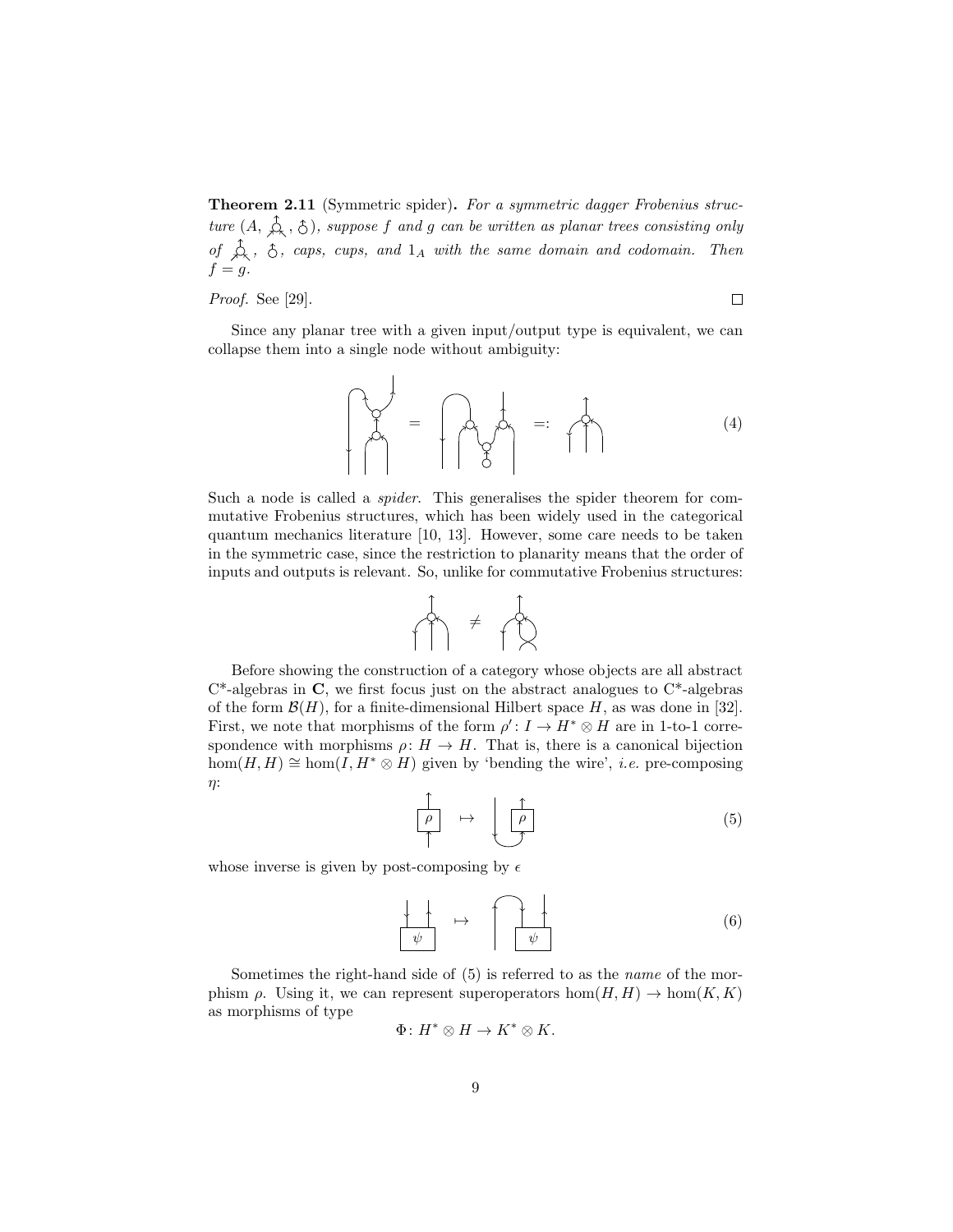Then, [32] showed that, when  $C = FHilb$ , such morphisms correspond to CPmaps precisely when they factor as

$$
\begin{array}{|c|c|c|}\n\hline\n\Phi & = & g \\
\hline\n\end{array}
$$
 (7)

for some g. One way to see that this indeed gives the correct notion of CP-map in FHilb is to start with the presentation of an arbitrary CP-map in terms of the partial trace:

$$
\widetilde{\Phi}(\rho) = \operatorname{tr}_X(g^{\dagger} \rho g) =: \begin{pmatrix} X \\ g \\ h \\ h \\ \hline f \\ g^{\dagger} \\ \hline \end{pmatrix}
$$

and 'bend the wire' as in (5):



Hence,  $\Phi$  depicted in (7) sends the name of  $\rho$  to the name of  $\widetilde{\Phi}(\rho)$  for an arbitrary  $CP$ -map  $\tilde{\Phi}$ .

To pass from CP-maps between  $\mathcal{B}(H)$ -type algebras to CP-maps between arbitrary abstract C\*-algebras, we can embed hom $(A, B)$  into hom $(A^* \otimes A, B^* \otimes A)$ B) as follows:



We obtain 'abstract CP-maps' by requiring that the image of this embedding satisfies (7). From this we get our main definition.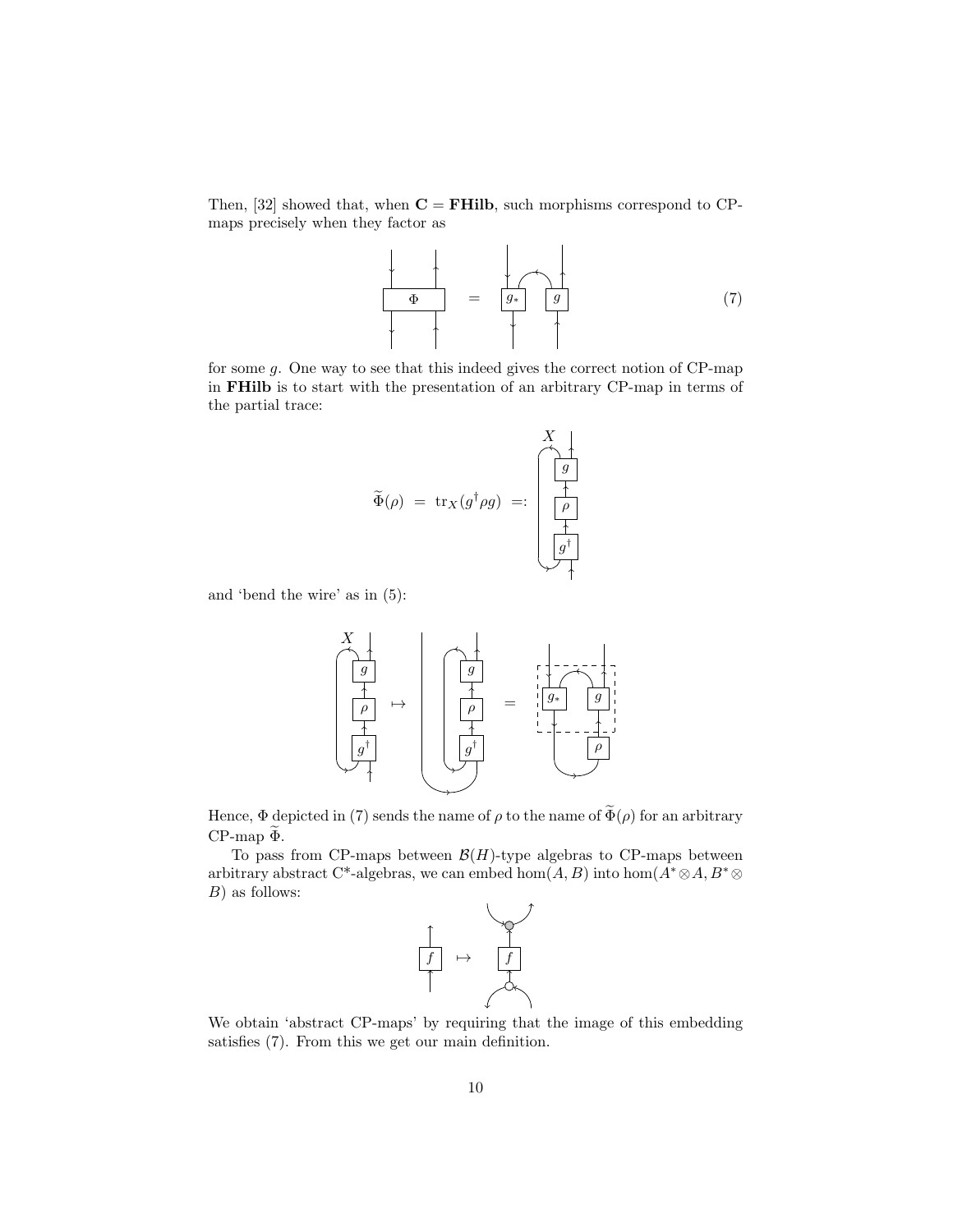**Definition 2.12.** For a compact dagger category  $C$ , the category  $CP^*[C]$  has as objects special symmetric dagger Frobenius structures  $(A, \hat{\mathcal{L}})$ , and as morphisms

$$
(A, \mathop{\mathrm{A}}\limits^{\mathcal{A}}_{\mathcal{A}}) \to (B, \mathop{\mathrm{A}}\limits^{\mathcal{A}}_{\mathcal{A}})
$$

morphisms  $f: A \to B$  from C satisfying the  $\mathbb{CP}^*$ -condition, namely there exists a morphism  $q: A \to X \otimes B$  in C satisfying

$$
\begin{array}{|c|c|c|}\n\hline\n\end{array}\n\qquad = \qquad\n\begin{array}{|c|c|}\n\hline\ng_* & g \\
\hline\n\end{array}
$$
\n(8)

If  $C$  is a compact dagger category, then so is  $\text{CP}^*[\textbf{C}]$  [12, Theorem 3.3]. Our key examples are:

- The category CP<sup>∗</sup> [FHilb], which is equivalent to the category of finitedimensional C\*-algebras and completely positive linear maps [12, Proposition 3.5].
- The category CP<sup>∗</sup> [Rel], which is equivalent to the category of groupoids and inverse-respecting relations [12, Proposition 5.3]. The latter are relations  $R \subseteq G \times H$  between the sets of morphisms of two groupoids satisfying:

$$
(g,h)\in R \Longrightarrow (g^{-1},h^{-1})\in R,\tag{9}
$$

$$
(g, h) \in R \Longrightarrow (1_{\text{dom}(g)}, 1_{\text{dom}(h)}) \in R. \tag{10}
$$

Remark 2.13. The CP\*-condition comes in a variety of equivalent forms, coming from the fact that:

$$
\begin{pmatrix} 1 \\ 1 \end{pmatrix} = \begin{pmatrix} 11 \end{pmatrix}
$$

(See also [12, Lemma 2.10].) In particular, pre-composing both sides of (8) with yields

$$
\begin{array}{|c|c|c|}\n\hline\n\end{array}\n\qquad =\n\begin{array}{|c|c|}\n\hline\ng \\
\hline\n\end{array}\n\qquad (12)
$$

which has a familiar interpretation in **FHilb**. Here,  $(A, \overrightarrow{A})$  is a finite-dimensional  $C^*$ -algebra whose underlying vector space A happens to be a Hilbert space.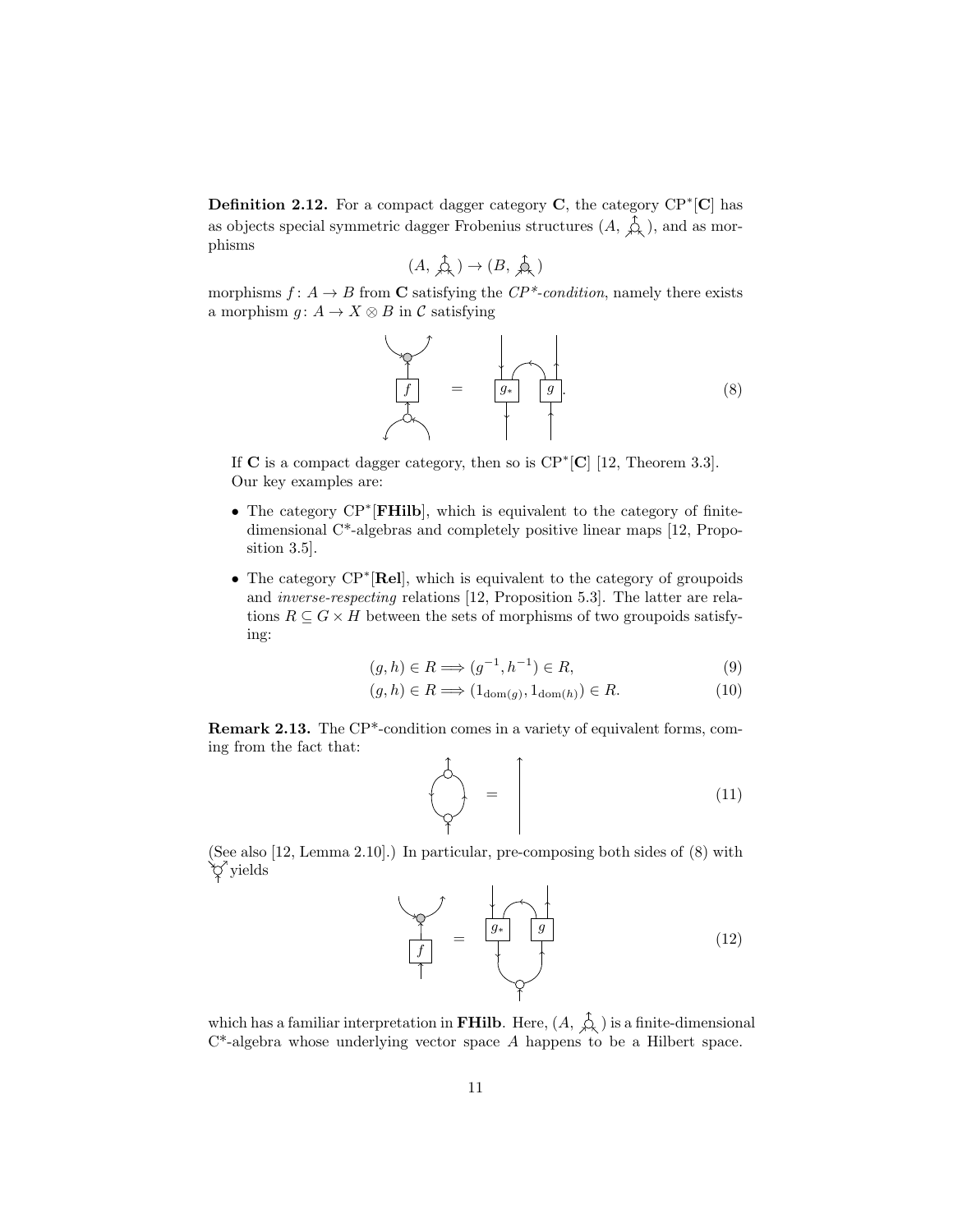Hence there  $(A, \overrightarrow{A})$  is canonically represented on  $\mathcal{B}(A)$  by right-multiplication. Letting  $\pi$  and  $\chi$  be the representations of  $(A, \varphi)$  on  $\mathcal{B}(A)$  and  $(B, \varphi)$  on  $\mathcal{B}(B)$ respectively, condition  $(12)$  says that f is a CP-map if and only if

$$
\chi(f(a)) = \operatorname{tr}_X(g\pi(a)g^{\dagger})
$$

for all  $a \in A$ , which is essentially just the Stinespring dilation of  $\chi \circ f$ . For finite-dimensional C<sup>\*</sup>-algebras, saying that  $\chi \circ f$  has a Stinesping dilation is indeed equivalent to saying that  $f$  is a CP-map [7]. Combining (11) and (12) shows that  $f: A \to B$  satisfies the CP<sup>\*</sup>-condition if and only if



for some object X and morphism  $h: A \to X \otimes B$ .

While we wish to remain as agnostic as possible about the base category  $\mathbf{C}$ , it is convenient to assume that objects A in C are either a zero object  $A \simeq 0$ , The is convenient to assume that objects A in C are either a zero object  $A \cong 0$ ,<br>or they are *normalisable*, *i.e.* there exists a positive isomorphism  $\sqrt{d_A}$ :  $I \to I$ such that:

$$
\sqrt{d_A} \circ \sqrt{d_A} = \bigotimes A =: d_A
$$

We refer to  $d_A$  as the *dimension* of A. In FHilb, this indeed gives the dimension of the Hilbert space.

We now recall some basic facts about the CP<sup>\*</sup>-construction from [12]. First, there is a functor  $\mathcal{B}: \mathbf{C} \to \mathbf{CP}^*[\mathbf{C}]$  which is analogous to the passage from a linear map  $f: H \to K$  to a CP-map  $\Psi_f: \mathcal{B}(H) \to \mathcal{B}(K)$  of the form:

$$
\Psi_f(\rho) = f \rho f^\dagger
$$

Explicitly, the functor sends an object  $A$  of  $C$  to the special symmetric dagger Frobenius structure  $A^* \otimes A$  with the following multiplication and unit:



The functor sends a morphism f in C to  $f_* \otimes f$ , which is clearly of the form (8). Second, *∗-homomorphisms*, *i.e.* morphisms in **C** satisfying:

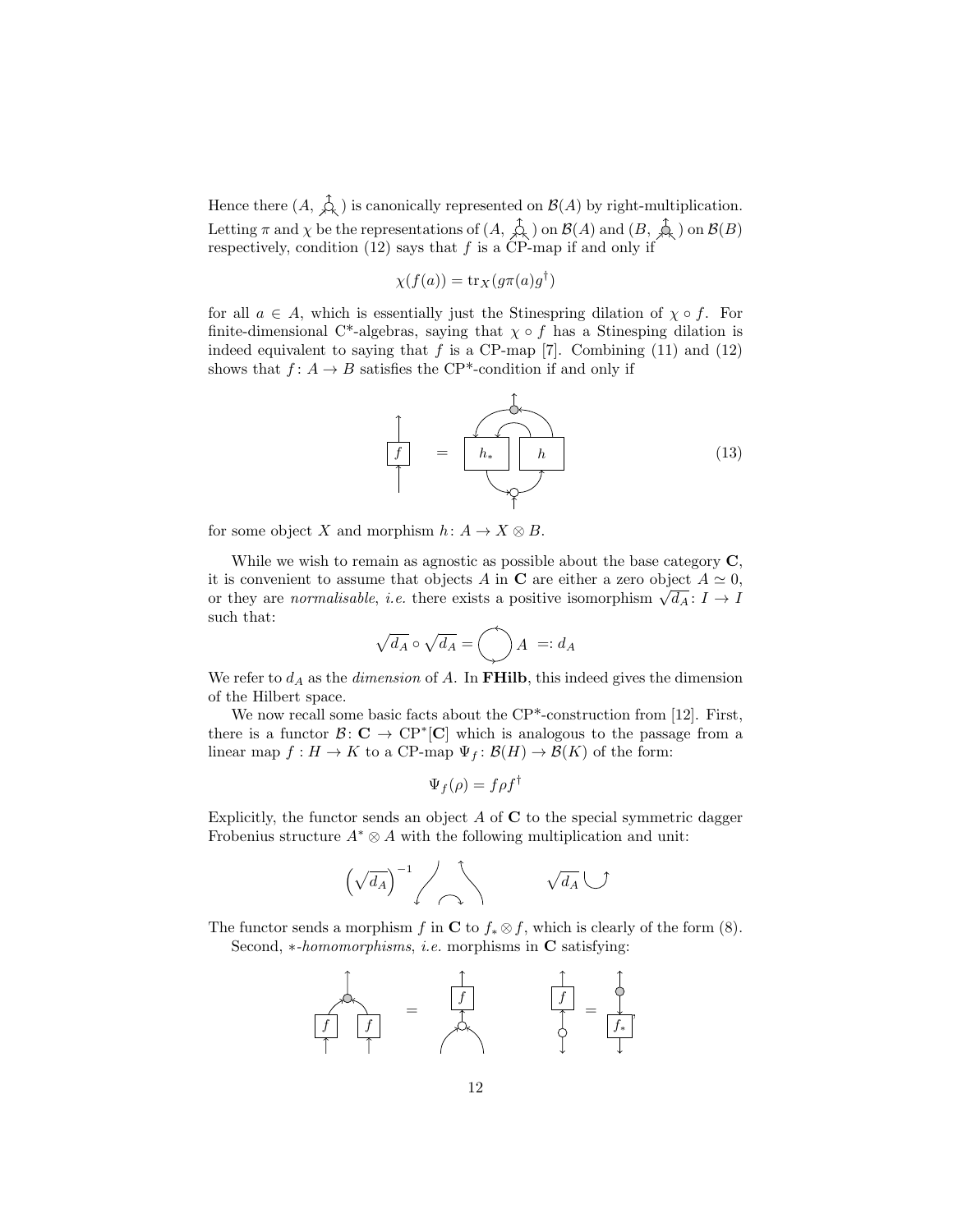where  $\hat{\varphi} = \hat{\varphi}_0$  o(1⊗ $\hat{\varphi}$ ):  $A^* \to A$ , satisfy the CP<sup>\*</sup>-condition, and hence are also morphisms in CP<sup>∗</sup>[C]. To see this, we first give an alternative characterisation of a ∗-homomorphism.

**Lemma 2.14.** Let  $f : (A, \overbrace{A}^{\uparrow}) \to (C, \overbrace{A}^{\uparrow})$  be a \*-homomorphism. Then:



Proof. First use that f preserves involution, then that it preserves multiplication:



The second equations follows similarly.

The fact that ∗-homomorphisms satisfy the CP\*-condition now follows immediately from Lemma 2.14 and equation (11).

The final basic concept we need before exploring the characterisation of quantum theory is the notion of causality, which tells us which processes are deterministically physically realisable.

**Definition 2.15.** A morphism  $f : (A, \hat{\phi}) \to (B, \hat{\phi})$  is called *causal* if it preserves co-units:

$$
\frac{f}{f} = \varphi \tag{14}
$$

 $\Box$ 

The causality condition says, intuitively, that if we discard the output of a process, then it doesn't matter which process happened. This condition originated in work in operational probabilistic theories [6], but was later formulated for any symmetric monoidal category whose objects come with some notion of 'discarding' [15, 9]. While it may not seem immediately obvious from its form, this requirement efficiently captures the condition that the inputs of any morphism f in a string diagram can only have an effect in the causal future of f. That is, they can only affect the outputs of f, the outputs of morphisms connected to the outputs of  $f$ , and so on.

The abstract relationship between the causality equation and causal influence in a string diagram is explained in detail in e.g. [14, 23], but for our purposes, it suffices to consider the causality equation as a type of normalisation condition. In the case of CP-maps  $\mathcal{B}(H) \to \mathcal{B}(K)$ , satisfying equation (14)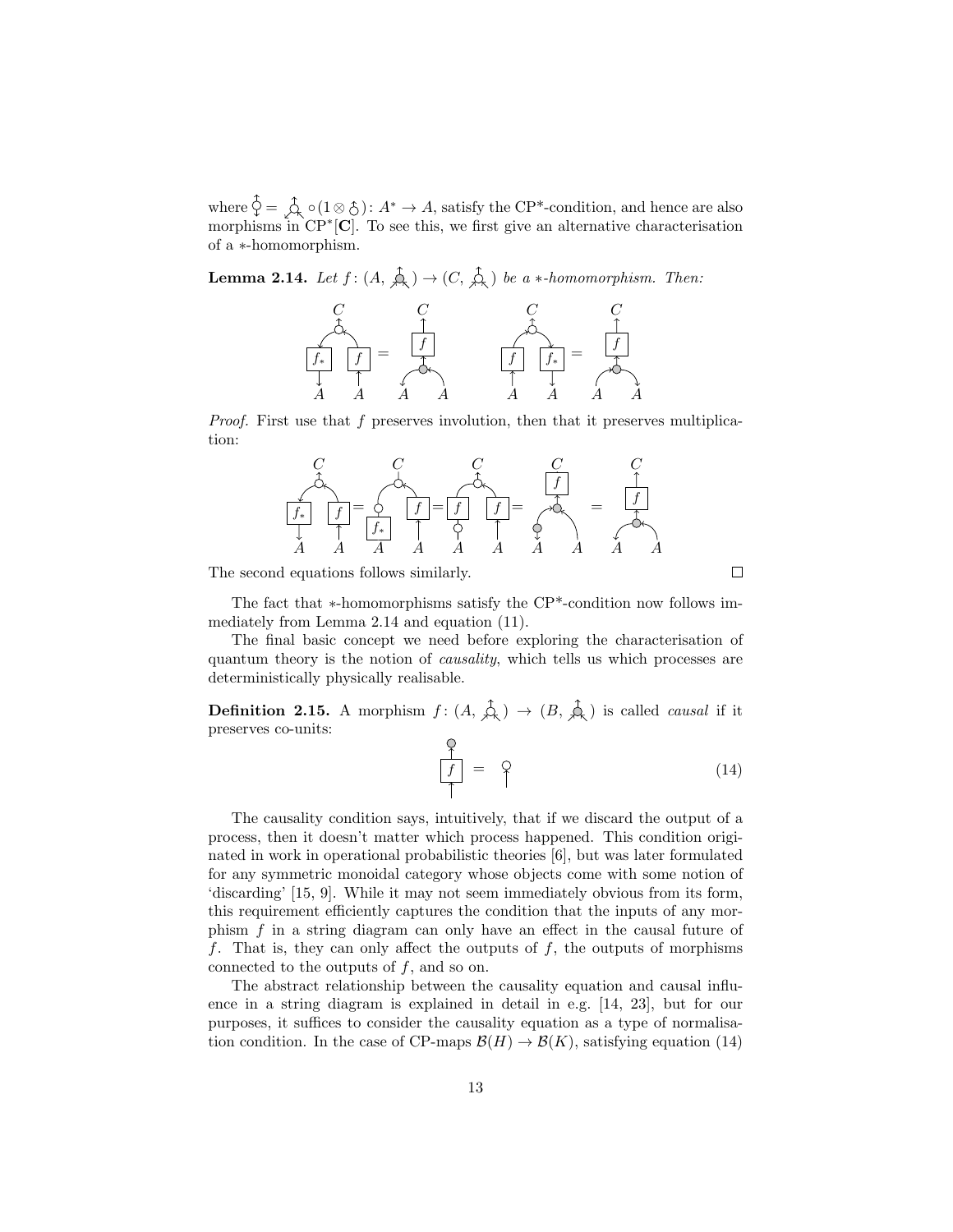corresponds to being trace-preserving. For more general C\*-algebras, this plays a similar role to the requirement of a CP-map to be unital.

Remark 2.16. Note that our notion of causality requires a CP-map to preserve the *counit*, rather than unit of the  $C^*$ -algebra, which is more common in the algebraic quantum information literature. This is because we work in the Schrödinger picture, where morphisms  $f : (A, \overset{\uparrow}{\mathcal{A}},) \rightarrow (B, \overset{\uparrow}{\mathcal{A}},)$  represent processes which take states of system  $A$  to states of system  $B$ . Since all the categories we work with are dagger categories (and are therefore isomorphic to their opposite categories), this is equivalent to the Heisenberg picture where unital CP-maps  $f' : (B, \overrightarrow{A}) \rightarrow (A, \overrightarrow{A})$  represent processes from A to B.

## 3. Signalling

This section focuses on the relationship between signalling and kinematic independence. To be able to capture these concepts for general  $\text{CP}^*[\mathbf{C}]$ , we need to introduce the notion of subsystem.

**Definition 3.1.** Let  $(C, \hat{\uparrow}_{\infty})$  be an abstract C\*-algebra. A *subsystem* is another abstract C<sup>\*</sup>-algebra  $(A, \phi)$  together with a morphism  $f: A \to C$  satisfying  $f^{\dagger} \circ f = 1_A$  that is a unital \*-homomorphism. We call f the *inclusion* of the subsystem, and depict it as  $\bigvee_{A}^{C}$ .

**Remark 3.2.** For  $f = \bigvee_{i=1}^{C} = 1_A \otimes \hat{\bullet}$  we actually have that  $f^{\dagger} \circ f = d_B \otimes 1_A$ , rather than  $1_A$ . We can fix this by re-normalising to  $(\sqrt{d_B})^{-1} \otimes f$ . For simplicity, we will generally suppress such normalisation factors unless they are important.

In general, if  $(C, \varphi) = (A \otimes B, \varphi)$ , then  $(A, \varphi)$  and  $(B, \varphi)$  are subsystems with inclusions  $\overline{\mathcal{A}}^C = 1_A \otimes \hat{\mathcal{A}}$  and  $\mathcal{A}^C = \hat{\mathcal{A}} \otimes 1_B$ . But there can also be subsystems that are not tensor factors. For  $C = FHilb$ , subsystems correspond precisely to  $C^*$ -subalgebras. Next we look at subsystems for  $C =$ Rel.

Example 3.3. In Rel, a subsystem of a groupoid G consists of a groupoid H and a multi-valued function  $R: H \to \mathcal{P}_{\neq \emptyset}(G)$  satisfying

$$
R(h^{-1}) = R(h)^{-1},\tag{15}
$$

$$
R(h \circ h') = R(h) \circ R(h'),\tag{16}
$$

$$
\bigcup_{x \in \mathbf{H}} R(1_x) = \bigcup_{y \in \mathbf{G}} \{1_y\},\tag{17}
$$

$$
R(h) \cap R(h') = \emptyset \Leftrightarrow h = h'. \tag{18}
$$

We will call such subsystems *wide subgroupoids*. This is a slight abuse of terminology: the image of R is an honest wide subgroupoid, but R itself may map one morphism of H to many morphisms of G.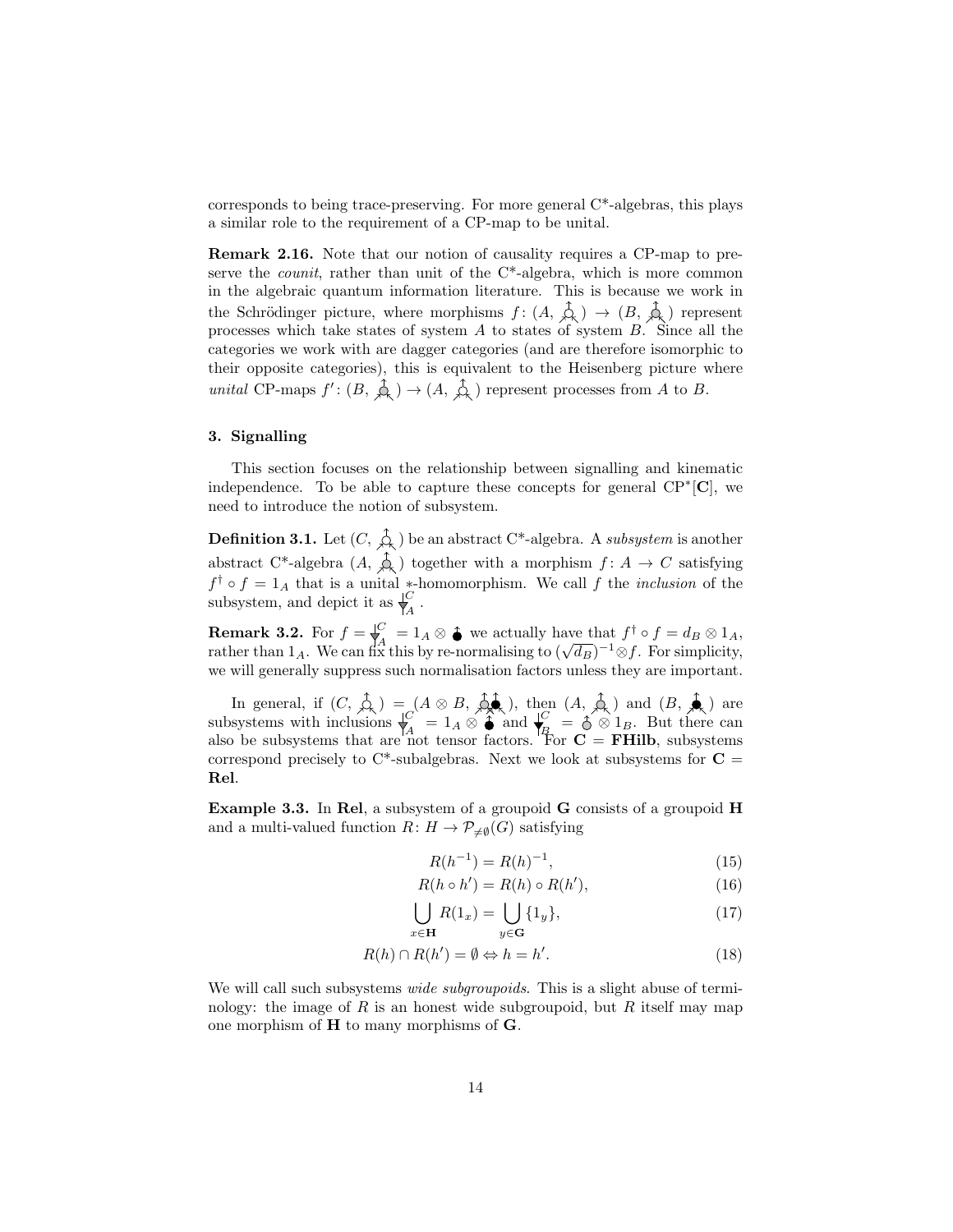To see the above statement, let a groupoid **H** and relation  $R \subseteq H \times G$  form a subsystem of **G**. As any relation, we may regard R as a function  $R: H \to \mathcal{P}(G)$ . Isometry then says that  $R(h) \neq \emptyset$ , and that  $R(h) \cap R(h') = \emptyset$  when  $h \neq h'$ , that is  $(18)$ . Hence R is a multi-valued function. In these terms, R being a unital ∗-homomorphism translates into (15)–(17).

There is some more structure to subsystems. If  $g, g' \in R(h)$  have the same codomain, then

$$
g^{-1} \circ g' \in R(h)^{-1} \circ R(h) = R(h^{-1} \circ h)
$$
  
=  $R(1_{\text{dom}(h)})$   
 $\subseteq \{1_y \mid y \in \mathbf{G}\},$ 

so  $g = g'$ . Thus R is in fact a single-valued function when restricted to subsets of H of morphisms with common codomain.

The we call the dagger of a subsystem inclusion a subsystem *restriction*:

$$
\overset{1}{\uparrow} = (\overset{1}{\uparrow})^{\dagger}
$$

Since subsystem inclusions are unital, restrictions are always causal:

$$
\frac{1}{\gamma} = \begin{bmatrix} 1 & \text{if } 1 \\ 0 & \text{if } 1 \end{bmatrix} \qquad \Longrightarrow \qquad \begin{bmatrix} \gamma & \text{if } 1 \\ \gamma & \text{if } 1 \end{bmatrix} = \begin{bmatrix} 1 & \text{if } 1 \\ 1 & \text{if } 1 \end{bmatrix}
$$

and hence physically realisable. Restrictions furthermore have a clear operational interpretation: they correspond to the process of discarding (or ignoring) everything which is not local to the subsystem A.

Subsystems also allow us to say when an operation on the large system is actually localised to a subsystem.

**Definition 3.4.** An endomorphism of  $(C, \hat{\phi})$  in CP<sup>\*</sup>[C] is called *local* to a subsystem  $(A, \hat{A})$  when it is of the form:



The above definition captures abstractly the C\*-algebraic notion of a CPmap only having support on a sub-algebra, i.e. a CP-map  $\Phi: C \to C$  being of the form  $\Phi(x) = \sum_i e_i x e_i^*$  for  $e_i$  all elements of a sub-algebra A of C. We will now see that when these sub-systems arise from tensor factors, this recovers the usual notion of being localised to a tensor factor, i.e. being of the form  $\Phi \otimes 1$ .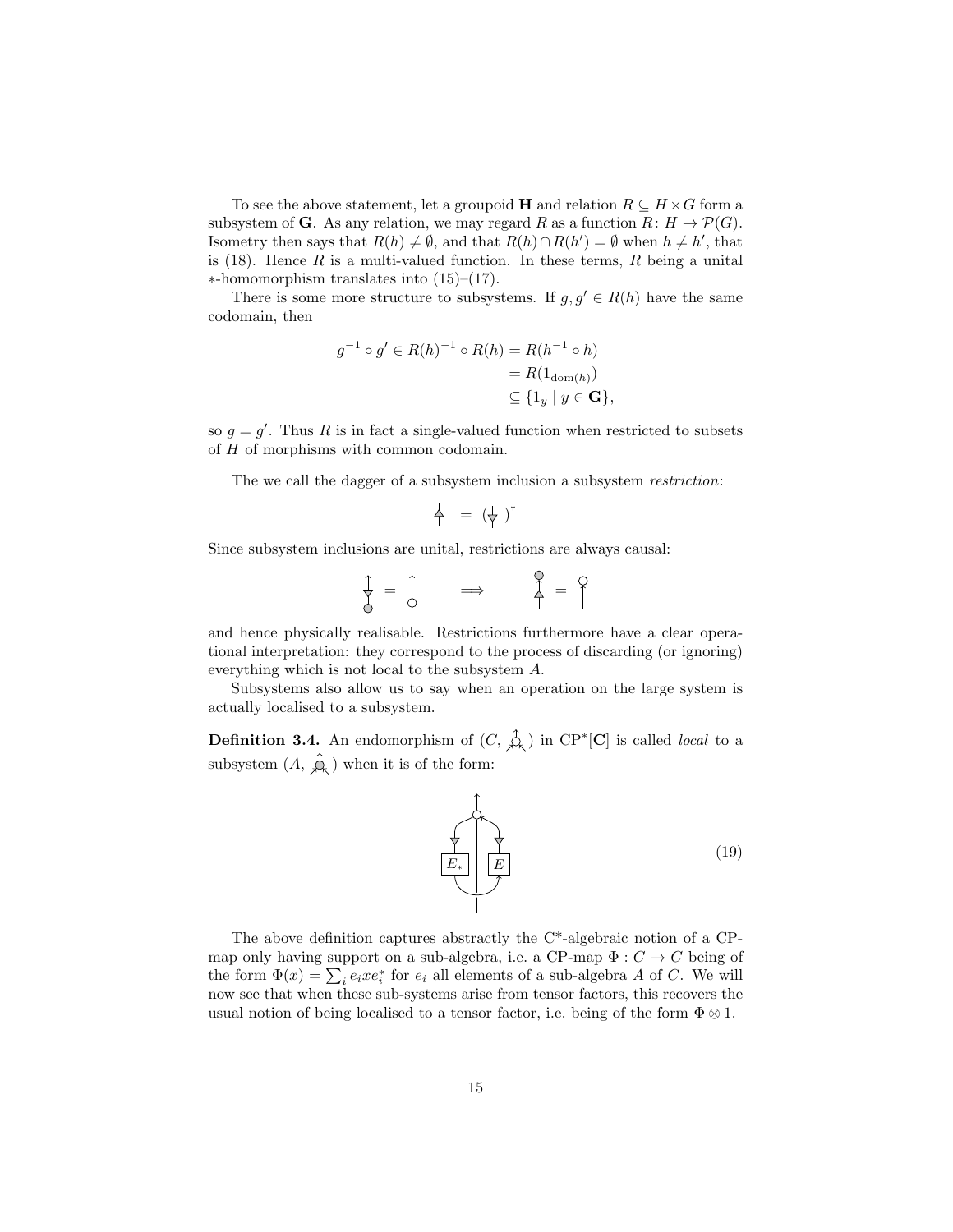**Proposition 3.5.** Let  $(A, \hat{A})$  and  $(B, \hat{A})$  be objects in CP<sup>\*</sup>[C]. If a morphism  $A \otimes B \to A \otimes B$  in  $\check{CP}^{\ast}[\mathbf{C}]$  is local to A, then it is of the form  $g \otimes 1_B$  for some  $g: (A, \overrightarrow{\mathcal{A}},) \to (A, \overrightarrow{\mathcal{A}},).$  Conversely, if  $(A, \overrightarrow{\mathcal{A}},) = (C^* \otimes C, \angle \overrightarrow{\mathcal{A}})$ , then every such map has the form (19).

*Proof.* Unfolding Definition 3.4 shows that the morphism  $A \otimes B \to A \otimes B$  has the form



for some morphisms  $E$ . Thus we may take the left half of the right-hand diagram for g. For the converse, it suffices to show that any endomorphism of  $(C^* \otimes$  $C, \angle \Diamond$  takes the desired form. That is, for any h, there exists E such that:



Taking

$$
\begin{array}{|c|c|c|}\n\hline\n+ & \\\hline\n\end{array} := \begin{array}{|c|}\n\hline\n\hline\nh \\
\hline\n\end{array}
$$

this immediately follows from diagram deformation.

 $\Box$ 

For the case of local maps, causality takes a simpler form. **Lemma 3.6.** A map of the form  $(19)$  is causal if and only if:



Proof. Causality is given by the following equation: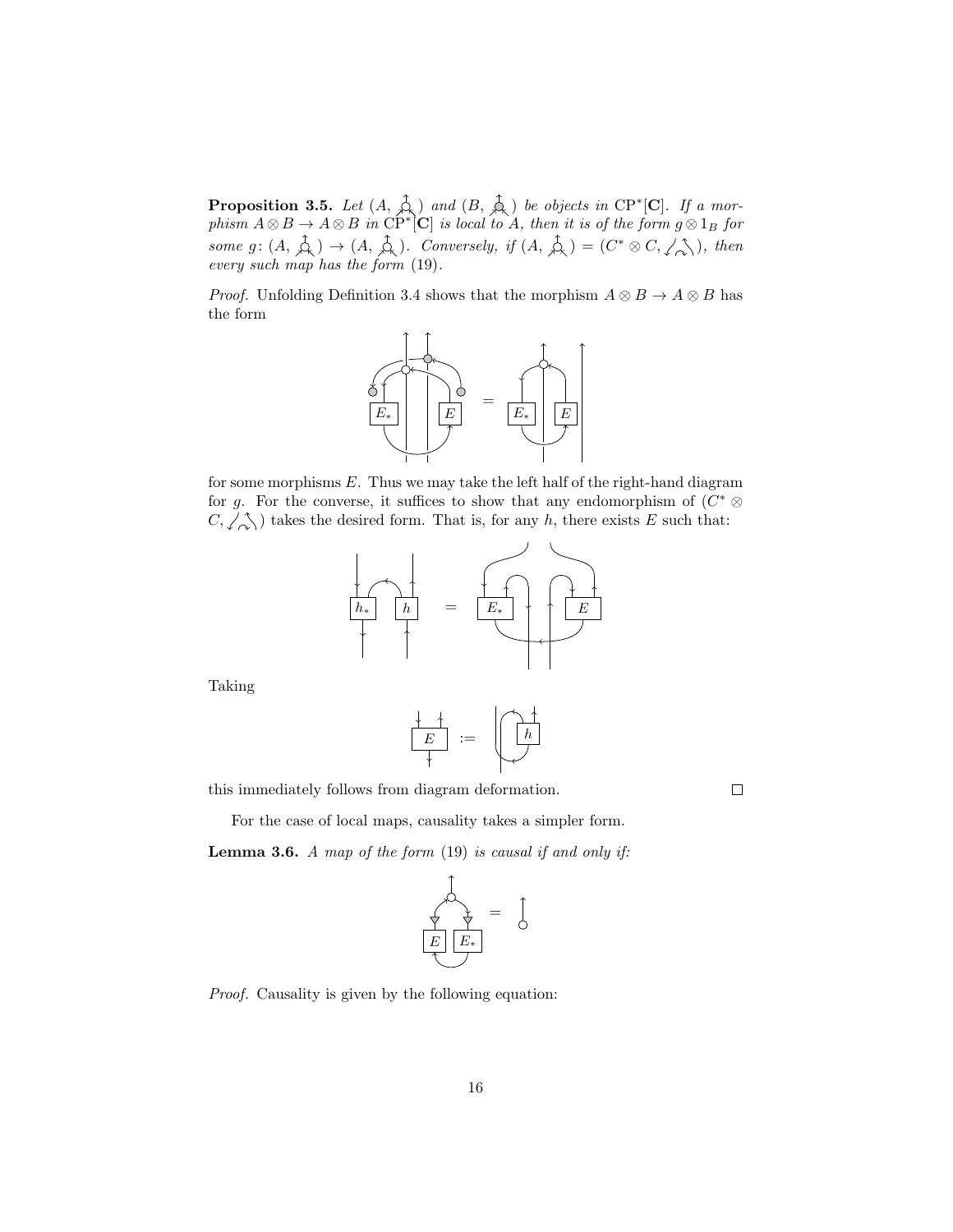

Applying a spider with two outputs to both sides yields:



The right-hand side equals the unit, by the symmetric spider theorem. If we deform the left-hand diagram, we can also apply the symmetric spider theorem there, yielding:



This finishes the proof.

We can now introduce the two concepts of interest. First, we consider kinematic independence. This concept formalises when systems controlled by Alice and Bob do not influence each other's kinematics, namely when the associated sub-algebras commute with respect to each other. The following definition captures this in such a way that for  $C = FHilb$  it coincides with the notion given in [8].

**Definition 3.7.** Let  $(C, \hat{\uparrow}_{\lambda})$  be a dagger Frobenius structure in a compact dagger category **C**. We say that two subsystems  $(A, \phi)$  and  $(B, \phi)$ , with inclusions  $\bigvee_{A}^{C}$  and  $\bigvee_{B}^{C}$  $\mathcal{C}_{\mathbf{p}}^{C}$ , are kinematically independent when the following equation is satisfied.

$$
\begin{array}{ccc}\nC & C \\
\uparrow & \uparrow & \uparrow \\
\downarrow & \downarrow & \downarrow \\
A & B & A & B\n\end{array}
$$
\n(20)

 $\Box$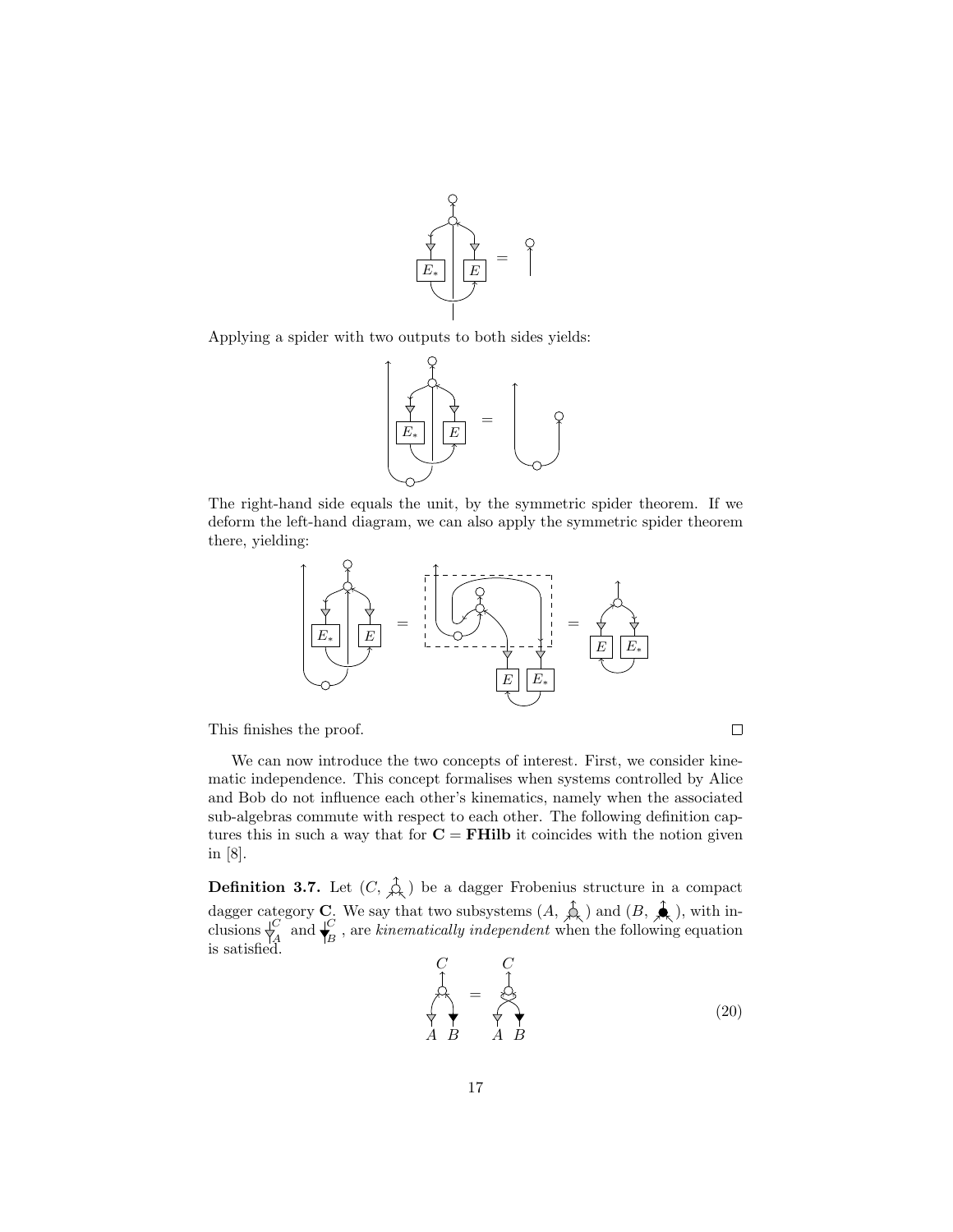Note that, by applying the dagger to both sides, we can equivalently state kinematic indepences as:

$$
\begin{array}{ccc}\nA & B & A & B \\
\uparrow & \downarrow & \downarrow \\
\downarrow & \uparrow & \downarrow \\
C & C & C\n\end{array}
$$
\n(21)

This will be important when it comes to relating this concept to nonsignalling.

Notice that if  $(C, \varphi)$  decomposes into a tensor product  $(A \otimes B, \varphi)$ , then the subsystems  $(A, \phi)$  and  $(B, \phi)$  are always kinematically independent. In other words, kinematic independence is a notion that essentially concerns subsystems that are not tensor factors. For example, in  $C = FHilb$ , kinematic independence means that the  $C^*$ -subalgebras A and B commute.

Example 3.8. Let G be a groupoid. Wide subgroupoids A and B are kinematically independent if and only if  $S \circ T = T \circ S$  for all subsets  $S \subseteq A$  and  $T \subseteq \mathbf{B}$  of morphisms. Equivalently, when for all subsets  $S \subseteq \mathbf{A}, T \subseteq \mathbf{B}$  and elements  $a \in S$  and  $b \in T$ , if  $a \circ b$  is defined then there exist  $a' \in S$ ,  $b' \in T$  such that  $a \circ b = b' \circ a'$ , and when  $b \circ a$  is defined, there exist  $a'' \in S, b'' \in T$  such that  $a'' \circ b'' = b \circ a$ .

*Proof.* Plug the states S and T into Definition 3.7. Conversely, if  $S \circ T = T \circ S$ for all states, then (20).  $\Box$ 

The next notion we consider prohibits superluminal information transfer. It says that when Alice and Bob both control a system, any data that Alice extracts from her system (through measurement) cannot instantaneously influence Bob's system. We formalise this as follows.

**Definition 3.9.** Let  $(C, \mathcal{L})$  be a dagger Frobenius structure in a compact dagger category. Two subsystems  $\phi : (A, \hat{A}) \to (C, \hat{A})$  and  $\phi : (B, \hat{A}) \to (C, \hat{A})$  $(C, \overrightarrow{\mathcal{L}})$  are no signalling when



for any  $E, F$  which define causal maps local to  $A$  and  $B$ , respectively.

Again, tensor factors are automatically no signalling, making this notion essentially about subsystems that are not tensor factors: if  $(C, \hat{\mathcal{L}})$  decomposes into a tensor product  $(A \otimes B, \phi)$ , then the subsystems  $(A, \phi)$  and  $(B, \phi)$ are always no signalling. For  $C = FHilb$ , our definition of no signalling comes down to the usual one employed in [8].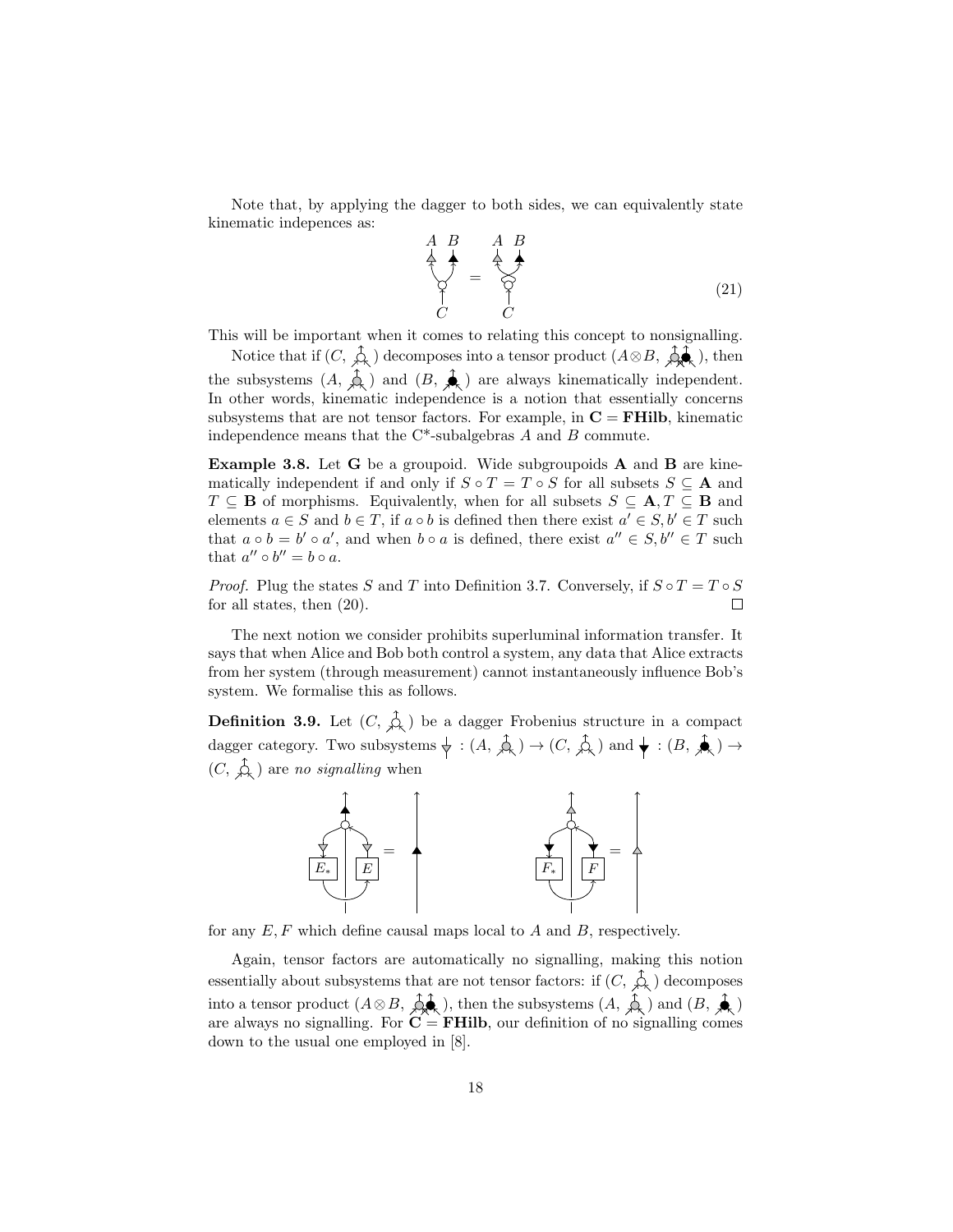Theorem 3.10. In  $\text{CP}^*[\textbf{C}]$  for compact dagger  $\textbf{C}$ :

 $no$  signalling  $\Leftrightarrow$  kinematic independence

Proof. First, assume kinematic indepence. Then applying the symmetric spider theorem and equation (21):



A second application of the symmetric spider theorem, as well as Lemma 3.6 yields the first no-signalling equation:



The second equation is similar.

Conversely, assume no signalling. First note that taking  $E = 1_A$  in (19) yields a causal map, by Lemma 3.6:

$$
\frac{1}{\sqrt{1-\frac{1}{\sqrt{1-\frac{1}{\sqrt{1-\frac{1}{\sqrt{1-\frac{1}{\sqrt{1-\frac{1}{\sqrt{1-\frac{1}{\sqrt{1-\frac{1}{\sqrt{1-\frac{1}{\sqrt{1-\frac{1}{\sqrt{1-\frac{1}{\sqrt{1-\frac{1}{\sqrt{1-\frac{1}{\sqrt{1-\frac{1}{\sqrt{1-\frac{1}{\sqrt{1-\frac{1}{\sqrt{1-\frac{1}{\sqrt{1-\frac{1}{\sqrt{1-\frac{1}{\sqrt{1-\frac{1}{\sqrt{1-\frac{1}{\sqrt{1-\frac{1}{\sqrt{1-\frac{1}{\sqrt{1-\frac{1}{\sqrt{1-\frac{1}{\sqrt{1-\frac{1}{\sqrt{1-\frac{1}{\sqrt{1-\frac{1}{\sqrt{1-\frac{1}{\sqrt{1-\frac{1}{\sqrt{1-\frac{1}{\sqrt{1-\frac{1}{\sqrt{1-\frac{1}{\sqrt{1-\frac{1}{\sqrt{1-\frac{1}{\sqrt{1-\frac{1}{\sqrt{1-\frac{1}{\sqrt{1-\frac{1}{\sqrt{1-\frac{1}{\sqrt{1-\frac{1}{\sqrt{1-\frac{1}{\sqrt{1-\frac{1}{\sqrt{1-\frac{1}{\sqrt{1-\frac{1}{\sqrt{1-\frac{1}{\sqrt{1-\frac{1}{\sqrt{1-\frac{1}{\sqrt{1-\frac{1}{\sqrt{1-\frac{1}{\sqrt{1-\frac{1}{\sqrt{1-\frac{1}{\sqrt{1-\frac{1}{\sqrt{1-\frac{1}{\sqrt{1-\frac{1}{\sqrt{1-\frac{1}{\sqrt{1-\frac{1}{\sqrt{1-\frac{1}{\sqrt{1-\frac{1}{\sqrt{1-\frac{1}{\sqrt{1-\frac{1}{1\sqrt{1-\frac{1}{\sqrt{1-\frac{1}{\sqrt{1-\frac{1}{1\sqrt{1-\frac{1}{\sqrt{1-\frac{1}{1\sqrt{1 - \frac{1}{\sqrt{1 - \frac{1}{\sqrt{1 - \frac{1}{\sqrt{1 - \frac{1}{\sqrt{1 - \frac{1}{\sqrt{1 - \frac{1}{\sqrt{1 - \frac{1}{\sqrt{1 - \frac{1}{\sqrt{1 - \frac{1}{\sqrt{1 - \frac{1}{\sqrt{1 - \frac{1}{\sqrt{1 - \frac{1}{\sqrt{1 - \frac{1}{\sqrt{1 - \frac{1}{\sqrt{1 - \frac{1}{\sqrt{1 - \frac{1}{\sqrt{1 - \frac{1}{\sqrt{1 - \
$$

Hence the first no signalling equation from Definition 3.9 applies:



Applying this to the left-hand side of (21) introduces a loop: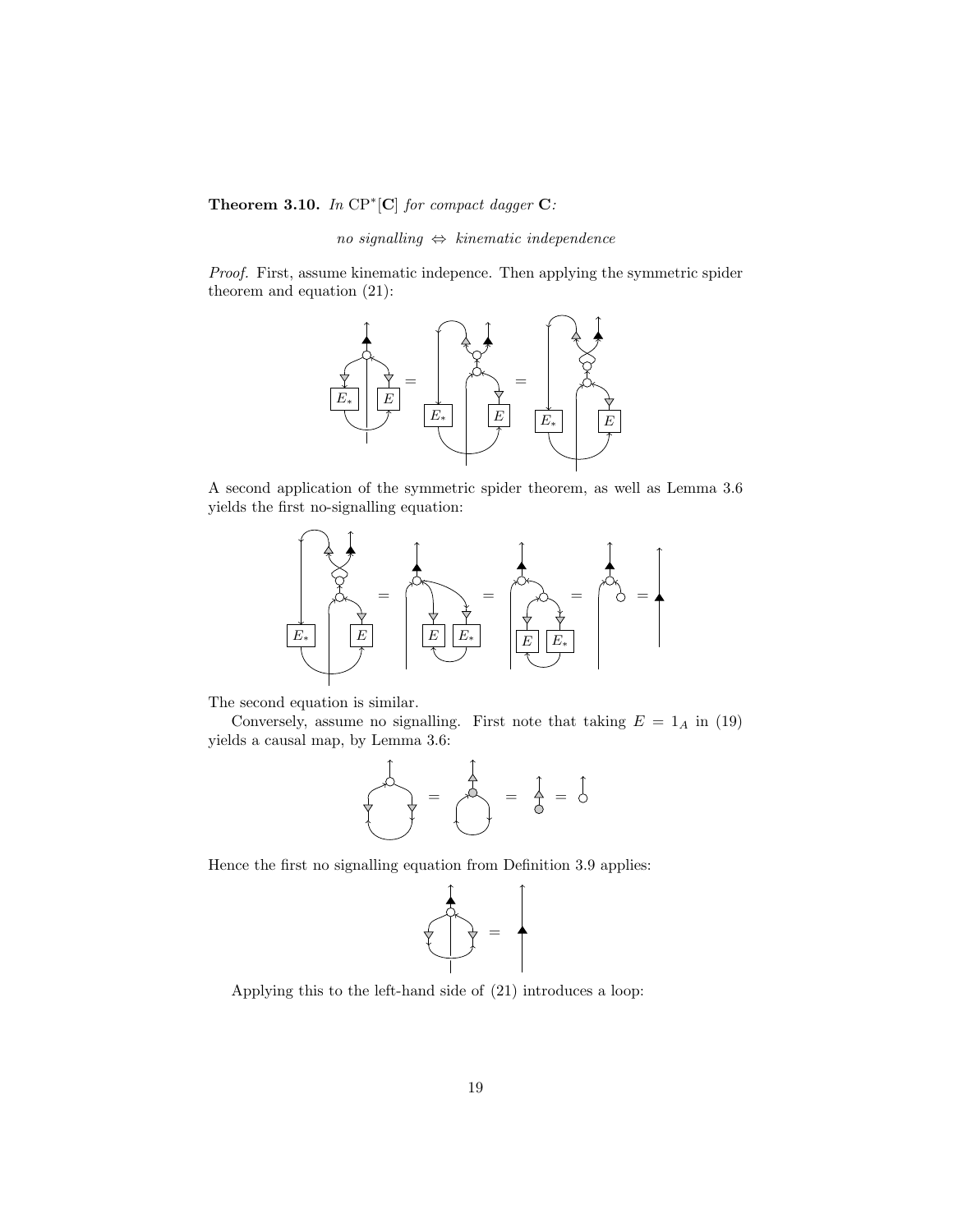

We then apply (the dagger of) the homomorphism equation:



then apply the homomorphism on the other side:



and finally remove the loop:



This finishes the proof.

## 4. Broadcasting

We now give a definition of broadcasting, generalising that of [8].

 $\Box$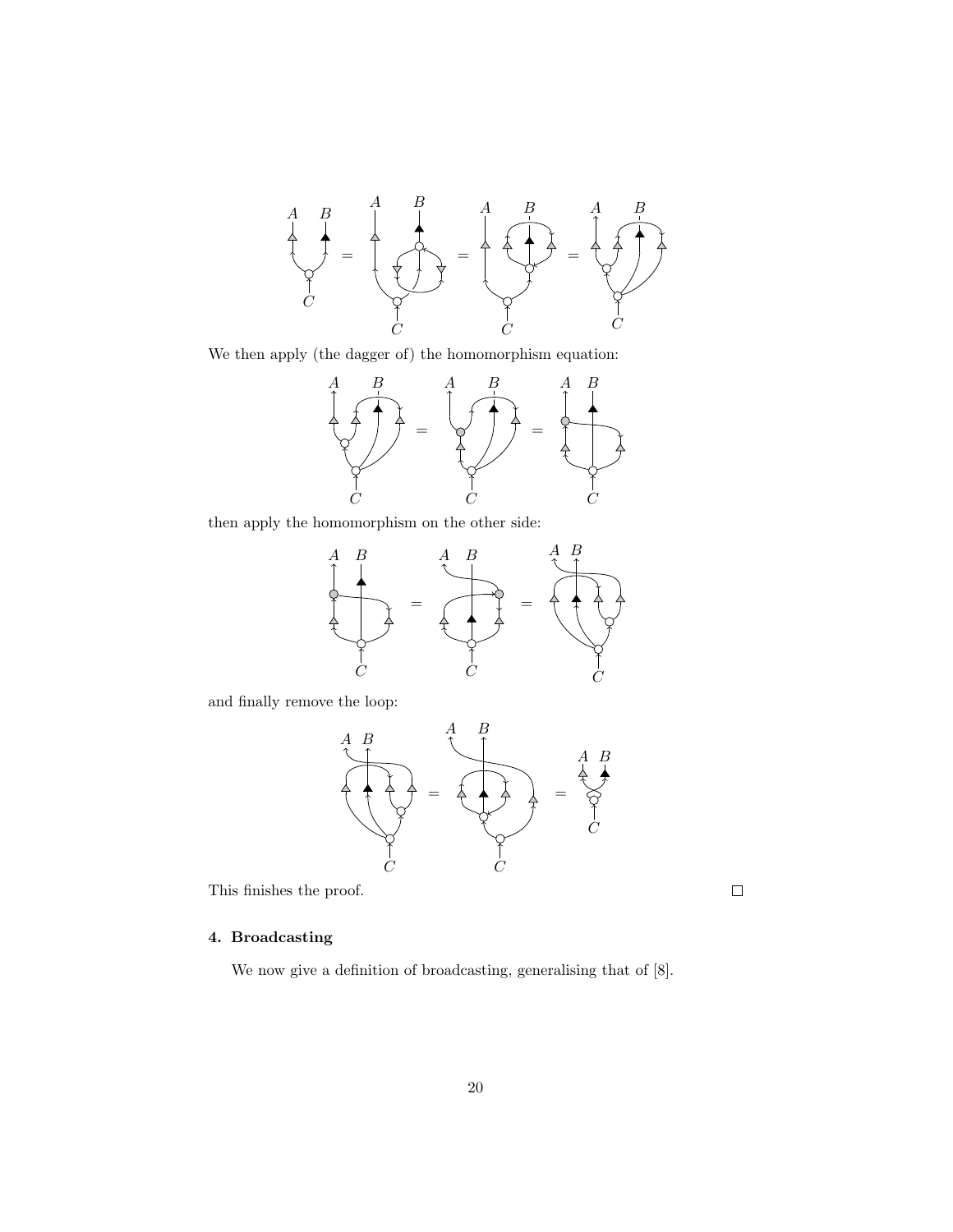**Definition 4.1.** Let  $(C, \hat{\phi})$  be an object of  $\text{CP}^*[\mathbf{C}],$  and let  $\downarrow, \downarrow : (A, \hat{\phi}) \rightarrow$  $(C, \overrightarrow{A})$  be two kinematically independent subsystems of  $(C, \overrightarrow{A})$  whose domains are a fixed algebra  $(A, \hat{\uparrow}_{\lambda})$ . A *broadcasting map* is a morphism  $B: A \to C$ in CP<sup>∗</sup> [C] satisfying the following equation.

$$
\frac{\frac{1}{A}}{\uparrow} = \frac{\uparrow}{B} = \frac{\frac{1}{B}}{\uparrow}
$$
 (22)

We say A is *broadcastable* when there exists a broadcasting map for some C.

If  $(A, \circ)$  is commutative, we can simply take  $C := A$ , and  $\downarrow = \downarrow = \downarrow$  $1_A$ . Hence, commutatitivity trivially implies broadcastability. In the case of CP<sup>∗</sup> [FHilb], broadcastability implies commutativity, thanks to [8, Theorem 3]. However, as we will show in this section, when we pass to arbitrary  $\text{CP}^*[\mathbf{C}]$ , this is no longer the case.

As in the case of concrete  $C^*$ -algebras, Definition 4.1 generalises the older, more familiar notion of broadcasting presented by Barnum et al [3], which we will call ⊗-broadcasting.

**Definition 4.2.** A ⊗-broadcasting map for an object  $(A, \hat{A})$  of CP<sup>\*</sup>[C] is a morphism  $b: A \to A \otimes A$  in  $\mathbb{CP}^*[\mathbf{C}]$  satisfying the following equation.

$$
\frac{Q}{b} = \frac{Q}{b} = \frac{Q}{b}
$$
 (23)

The object  $(A, \hat{\overline{A}})$  is called ⊗-*broadcastable* when there exists a ⊗-broadcasting map.

Lemma 4.3. Let C be a compact dagger category. Commutative dagger Frobenius structures in  $C$  are  $\otimes$ -broadcastable objects in  $\text{CP}^*[\mathbf{C}]$ .

*Proof.* Suppose that  $(A, \hat{\mathcal{L}})$  is commutative. We will show that  $\hat{\varphi}$  is a broadcasting map. It clearly satisfies (23), so it suffices to show that it is a well-defined morphism in CP<sup>∗</sup>[C]. Using the spider theorem for commutative dagger Frobenius structures [16, Lemma 3.1], we obtain the following:

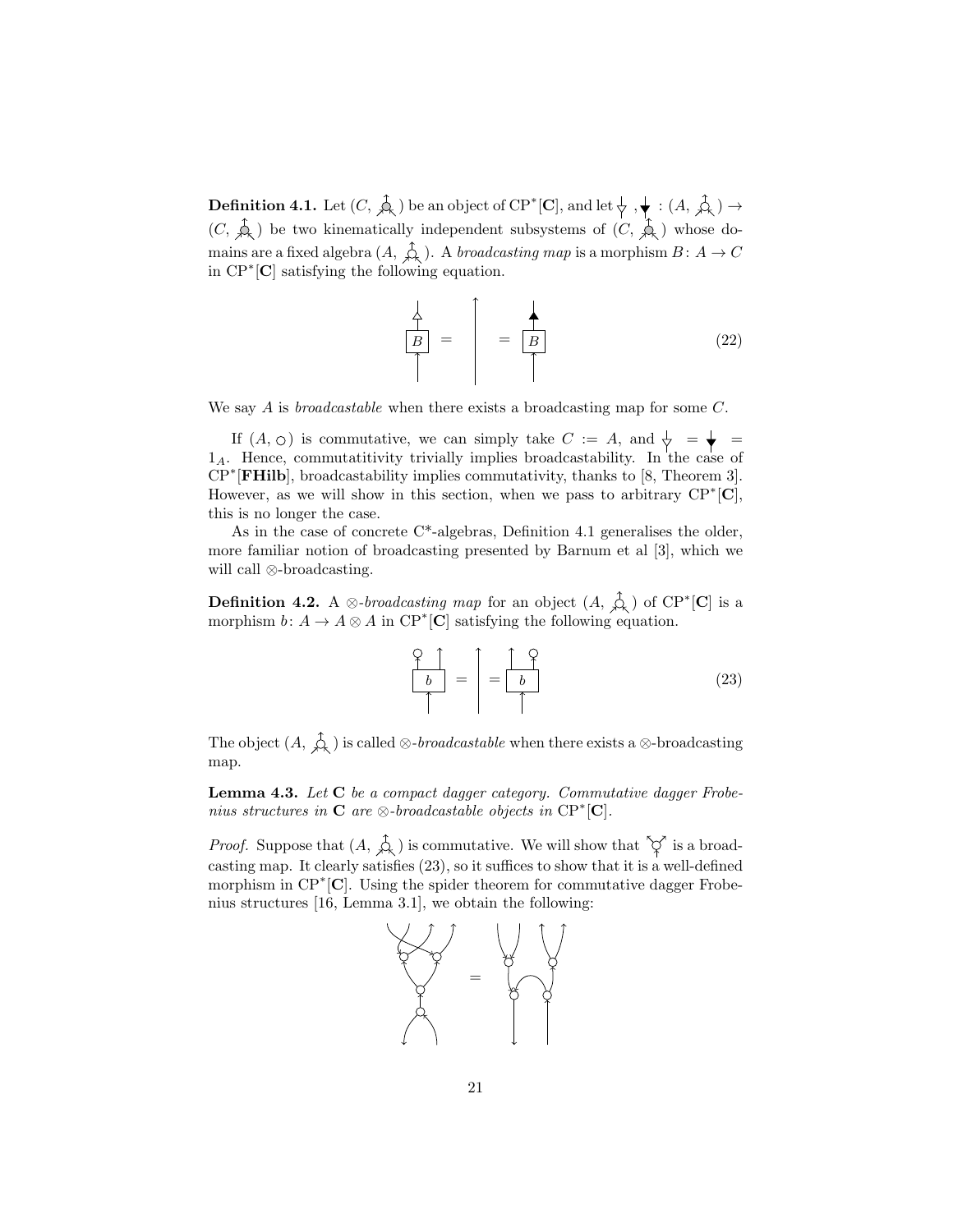Therefore  $\phi \circ \phi$  of  $\phi$  is a composition of the identity on  $(A, \hat{A})$  in  $\text{CP}^*[\mathbf{V}]$  and the image of  $\tilde{\varphi}$  under the functor  $\mathcal{B}$ . Since these are both completely positive, so is their composition. Thus  $\varphi$  is a well-defined morphism in  $\mathrm{CP}^*[\mathbf{V}].$  $\Box$ 

In particular, we can conclude that commutative  $C^*$ -algebras are not only broadcastable, but also ⊗-broadcastable.

A groupoid is skeletal when its only morphisms are endomorphisms. Equivalently, it is a disjoint union of groups.

**Lemma 4.4.**  $\otimes$ -broadcastable objects in  $\text{CP}^*[\text{Rel}]$  are precisely skeletal groupoids.

*Proof.* Let **G** be a skeletal (small) groupoid, and write G for its set of morphisms. We will show that the morphism  $b: G \to G \times G$  in Rel given by

$$
b = \{ (f, (1_{\text{dom}(f)}, f)) \mid f \in \text{Mor}(\mathbf{G}) \}
$$
  

$$
\cup \{ (f, (f, 1_{\text{dom}(f)})) \mid f \in \text{Mor}(\mathbf{G}) \}
$$

is a broadcasting map. First of all, b is readily seen to respect identities (property (10)). Since **G** is skeletal,  $1_{dom(f)} = 1_{cod(f)} = 1_{dom(f^{-1})}$ , so f also preserves inverses (property (9)). Hence, it is a well-defined morphism in CP<sup>∗</sup> [Rel].

When interpreted in **Rel**, the broadcastability equation (23) reads:

$$
\{(f,f) | f \in G\} = \{(f,g) | \exists C.(f,(1_C,g)) \in b\}= \{(f,g) | \exists C.(f,(g,1_C)) \in b\}.
$$
 (\*)

This is satisfied by b as defined above. By definition,  $(f,(1_{dom}(f),f))$  is in b, so the LHS of the first equation above is contained in the RHS. On the other hand, if for some g, C, we have  $(f,(1<sub>C</sub>, g)) \in b$ , then  $C = \text{dom}(f)$  and  $g = f$ , so the LHS also contains the RHS. The second equation follows symmetrically.

Conversely, suppose that a small groupoid G is broadcastable. Then there is a morphism b in Rel that respects inverses, and satisfies (\*). Let  $f \in \text{Mor}(\mathbf{G})$ . By (\*), there is an object C of G such that  $(f,(1_C, f)) \in b$ . Next, (10) gives  $(1_{dom(f)}, (1_C, 1_{dom(f)})) \in b$  and  $C = dom(f)$ . But by (9), it is also the case that  $(j^{-1}, (1_C, f^{-1})) \in B$ . So, using (\*) and (10) again, we also have  $(1_{\text{cod}(f)}, (1_C, 1_{\text{cod}(f)}))$  and  $C = \text{cod}(f)$ . Hence  $\text{dom}(f) = \text{cod}(f)$ . Thus **G** is skeletal.  $\Box$ 

**Lemma 4.5.** Let b be an ⊗-broadcasting map for an object  $(A, \n\downarrow)$ . Then it is also a broadcasting map, where  $C := A \otimes A, \frac{1}{\vee} = \hat{C}$ , and  $\blacklozenge = \hat{C}$ . Hence  $\otimes$ -broadcastability implies broadcastability.

 $\Box$ 

Proof. Simply unfold the definitions.

**Theorem 4.6.** In  $\text{CP}^*[\textbf{C}]$  for general  $\textbf{C}$ :

$$
no\ broadcasting \overset{\Rightarrow}{\neq} \ noncommutativity
$$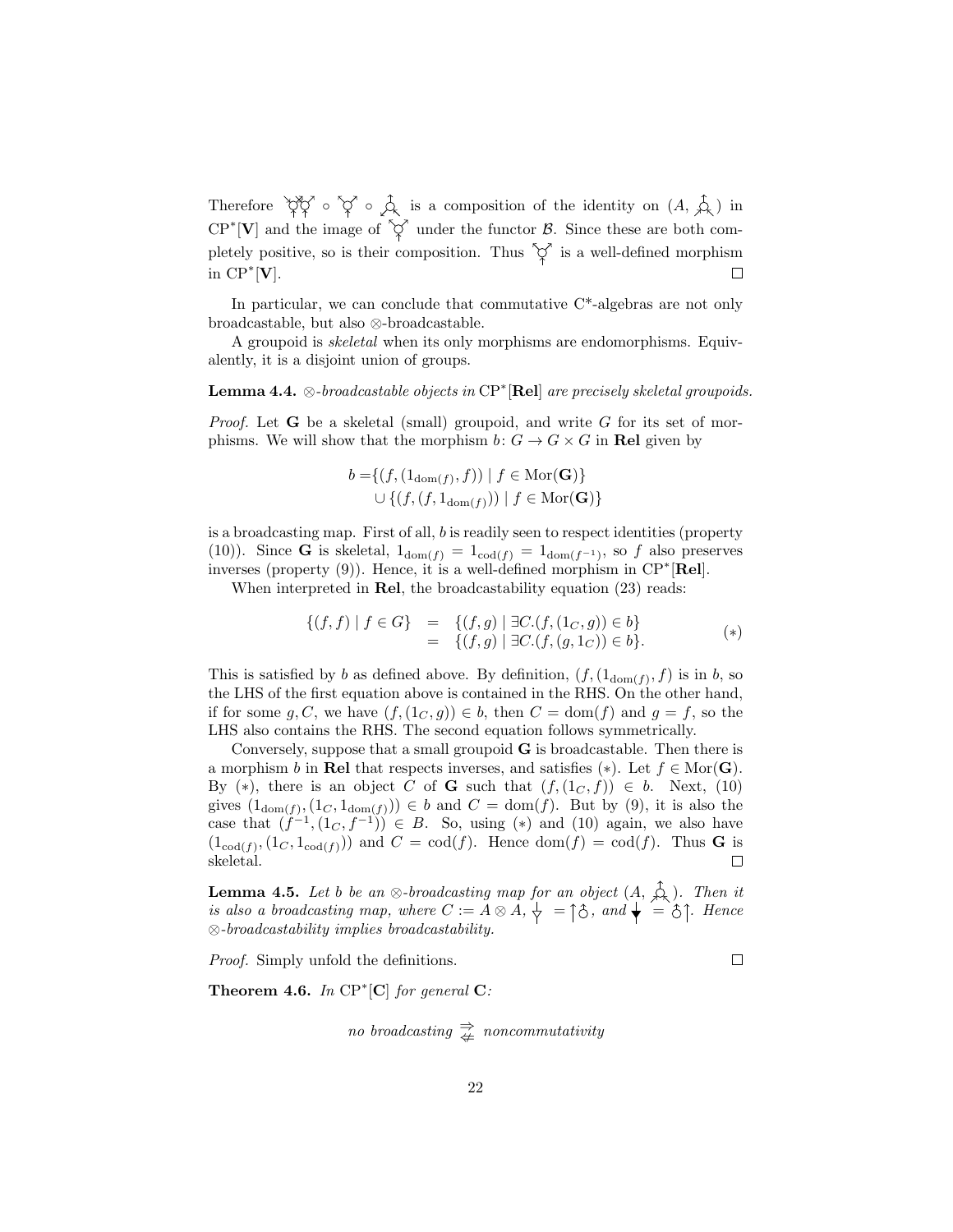*Proof.* The implication is given by Lemmas 4.3 and 4.5. The other implication does not hold in  $\mathbb{CP}^*[\textbf{Rel}]$ ; we develop a counterexample. Let G be a noncommutative group, considered as a skeletal groupoid. By Lemma 4.4, it is ⊗-broadcastable and hence broadcastable. However, it is noncommutative by definition.  $\Box$ 

**Remark 4.7.** In  $C = FHilb$ , commutativity and broadcastability are equivalent. They also coincide with a third notion of classicality, namely that a C\* algebra is a direct sum of 1-dimensional C\*-algebras. This can be phrased for general compact dagger categories  $C$  with biproducts, for in that case  $\text{CP}^*[\textbf{C}]$ inherits biproducts [22]. Hence we can consider objects in  $\mathbb{CP}^*[\mathbb{C}]$  that arise as biproducts of the monoidal unit. One can straightforwardly show that all such objects give commutative Frobenius algebras, whereas any nontrivial abelian group in CP<sup>∗</sup> [Rel] is commutative, but not a biproduct of units. Hence, we can refine Theorem 4.6 as follows:

biproduct of unit  $\Rightarrow^{\Rightarrow}_{\Leftarrow}$  commutative  $\Rightarrow^{\Rightarrow}_{\Leftarrow}$  broadcastable

Finally, since broadcasting coincides with commutativity when  $C = FHilb$ , then broadcasting and ⊗-broadcasting must also coincide. We leave open the question of whether this is also true for Rel.

#### 5. Bit commitment

Briefly, bit commitment is the following two-party protocol. Alice claims to know something, and Bob wants to verify that Alice indeed has that knowledge, but Alice doesn't want to reveal her secret yet. Let's say the information is a single bit; Bob wants Alice to commit to either 'heads' or 'tails' now, and wants to be able to verify her committed value later. Alice could cheat by changing the value she committed to later on; if this is impossible the protocol is binding. Bob could cheat by learning the value Alice committed to before she is ready to unveil it; if this is impossible the protocol is concealing. A secure bit commitment protocol is one where neither cheat is possible. Secure bit commitment is possible under the assumption that a pair of quantum systems can only inhabit classically correlated states. Hence, impossibility of secure bit commitment implies the existence of entangled states [8]. We can model it categorically as follows.

Definition 5.1. A bit commitment protocol for a system C and two subsubsystems A, B of C consists of two states  $H, T: I \rightarrow C$  of  $\mathbb{CP}^*[\mathbb{C}]$  which is concealing when:

$$
\begin{array}{c}\nB \\
C \\
\hline\nH\n\end{array} = \begin{array}{c}\nB \\
C \\
C \\
T\n\end{array}
$$
\n(24)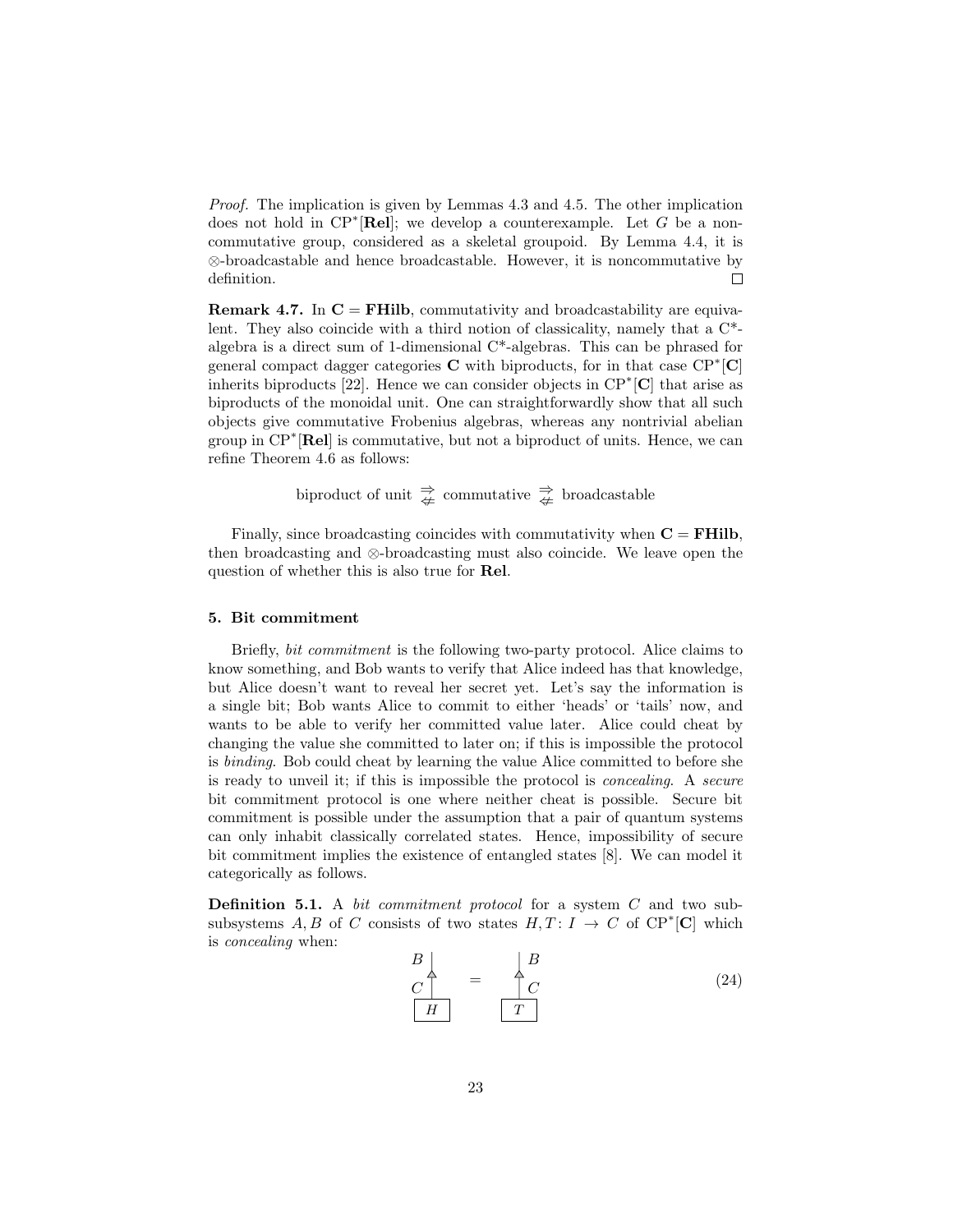and binding when there exists no state cheat :  $I \rightarrow C$  and morphisms  $c_H, c_T$ localised to A:



such that  $c_H \circ cheat = H$  and  $c_T \circ cheat = T$ . Finally, it is secure when it is concealing, and binding.

This describes a bit commitment protocol in the following way. We assume that initially Alice has access to sub-systems  $A$  and  $B$ , which enable her to prepare the states  $H$  and  $T$  of  $C$ . During the commitment phase of the protocol, Alice prepares either  $H$  or  $T$  and gives subsystem  $B$  to Bob. Concealing says that at this point, Bob is unable to determine Alice's commitment. Then, for the reveal phase, Alice gives the remainder of  $C$  to Bob, at which point he can ascertain whether he has state  $H$  or  $T$ . Binding says that if Alice only has access to her own system  $A$  (namely, after sending system  $B$  to Bob), there is no way for Alice to change her commitment.

One thing to note here is that we have somewhat substantially limited Alice's resources if she wishes to cheat, in that she is not allowed to start with a state cheat which initially occupies a larger system, unbeknownst to Bob, and only send some part of that system in the reveal phase. This allows us to consider situations where secure bit commitment is possible, namely when Alice is unable to perform an attack using entanglement.

**Example 5.2.** In CP<sup>\*</sup> [FHilb], fix the systems  $B = (\mathbb{C}^2, \hat{\mathbb{A}})$  and  $Q = ((\mathbb{C}^2)^* \otimes$  $\mathbb{C}^2$ ,  $\angle \Diamond$ ) consisting of a bit and qubit. Then the states

$$
H = \frac{1}{2} (|0\rangle \otimes |0\rangle\langle 0| + |1\rangle \otimes |1\rangle\langle 1|)
$$
  

$$
T = \frac{1}{2} (|0\rangle \otimes |+\rangle\langle +| + |1\rangle \otimes |-\rangle\langle -|)
$$

give a (naïve) secure bit commitment protocol for  $(B \otimes Q, B, Q)$ . It is concealing because deleting the left system yields the maximally mixed state:

$$
(\langle + | \otimes 1) \circ H = (\langle + | \otimes 1) \circ T = \frac{1}{2} (|0\rangle\langle 0| + |1\rangle\langle 1|)
$$

and binding because every local operation on a generic state of the form

$$
p|0\rangle\otimes\rho_0+q|1\rangle\otimes\rho_1
$$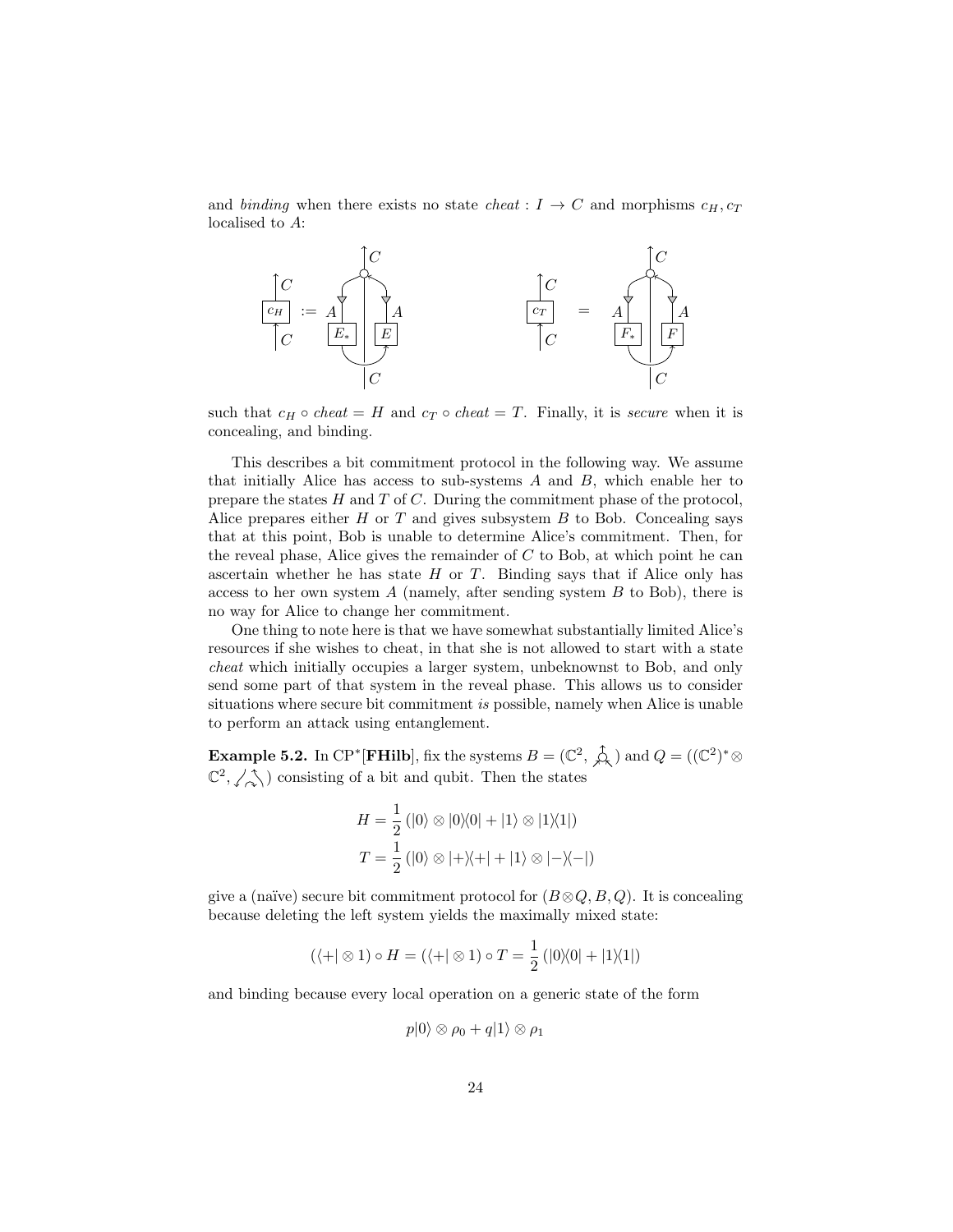yields a state

$$
p'|0\rangle \otimes \rho'_0 + q'|1\rangle \otimes \rho'_1
$$

where  $\rho_i'$  is a mixture of the states  $\rho_0, \rho_1$ . Hence no fixed state *cheat* can yield both  $H$  and  $T$  under local operations.

We now translate the result of [8] into our language. Note that we say an object in a CP<sup>∗</sup> -category is noncommutative if its associated Frobenius structure is noncommutative.

**Theorem 5.3.** For a system C in  $\text{CP}^*$  [FHilb] with subsystems A, B such that B is noncommutative, the impossibility of bit commitment entails the existence of an entangled state.

*Proof(sketch)*. It suffices to show that there exist distinct states  $\rho_1$ ,  $\rho_2$  of B such that:



yet there exists no classically correlated state and localisable maps  $c_1, c_2$  such that  $c_1 \circ \rho = \rho_1$  and  $c_2 \circ \rho = \rho_2$ . This is indeed the case for any noncommutative  $C^*$ -algebra. Hence, if all states  $\rho$  of C are classically correlated, this gives the data of a secure bit commitment protocol, and contrapositively, the impossibility of secure bit commitment necessitates the existence of an entangled state.  $\Box$ 

In [8], the authors conjectured that the converse is also true, namely that the existence of an entangled state implies the impossibility of secure bit commitment. We now show that, at least in the more general setting, this is not the case.

Proposition 5.4. The following defines a secure bit commitment protocol in Rel. Let A and B be indiscrete groupoids on 2 and 3 objects, respectively. For convenience, we name their morphisms as follows:

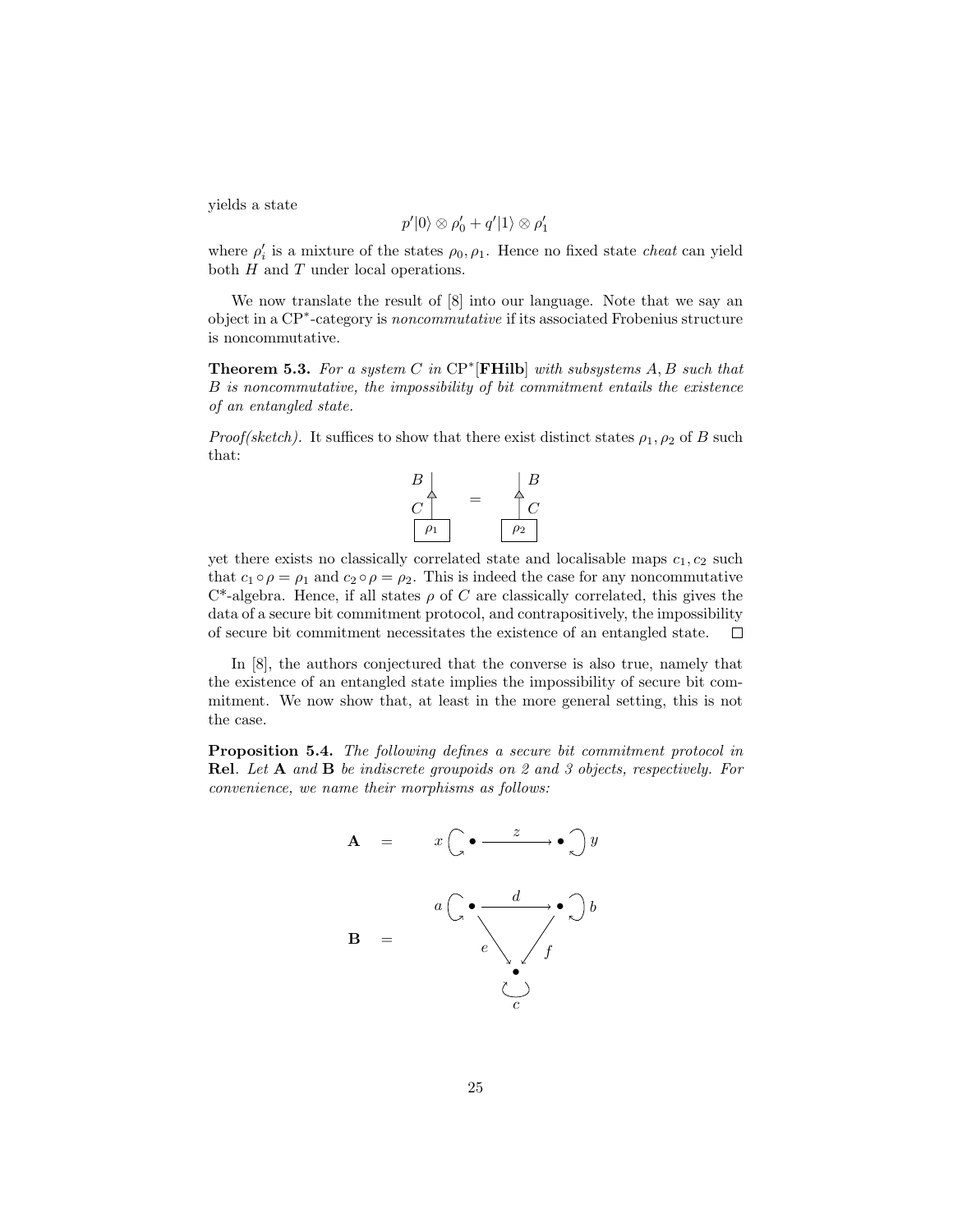(note the inverses  $d^{-1}$ ,  $e^{-1}$ ,  $f^{-1}$ , and  $z^{-1}$  are not pictured). Let  $C = A \times B$ , and define the following states of  $C$ :

$$
H = (\{x\} \times \mathbf{B}) \cup \{(y, b), (z, d), (z^{-1}, d^{-1})\},
$$
  
\n
$$
T = (\{x\} \times \mathbf{B}) \cup \{(y, c), (z, e), (z^{-1}, e^{-1})\}.
$$

Then,  $(A, B, H, T)$  gives a bit commitment protocol for C.

*Proof.* The key to this counterexample is that  $H$  and  $T$  are similar enough to be concealing, but still distinct enough that Alice cannot possibly find local maps R and S which produce them from a single state.

H, T are closed under taking domains and inverses, so they are indeed states in CP<sup>\*</sup>[Rel]. To see that this is concealing, note that  $(Q \uparrow) \circ H = (Q \uparrow) \circ T = \mathbf{B}$ . To see that this protocol is binding, suppose there exists a state cheat and maps  $R, S: \mathbf{A} \to \mathbf{A}$  such that both  $(R \otimes 1_{\mathbf{B}}) \circ$ cheat = H and  $(S \otimes 1_{\mathbf{B}}) \circ$ cheat = T. For a morphism  $p \in \mathbf{A}$ , let  $\langle p \rangle \colon \mathbf{A} \to \{ * \}$  be the (not necessarily inverse-respecting) relation  $\{(p, *)\}$ . Then, for each of the following values for  $\pi : \mathbf{A} \to \{*\}$ :

$$
\langle y \rangle \circ R, \langle z \rangle \circ R, \langle z^{-1} \rangle \circ R, \langle y \rangle \circ S, \langle z \rangle \circ S, \langle z^{-1} \rangle \circ S,
$$

the composition  $(\pi \otimes 1_B) \circ$  *cheat* yields a distinct singleton subset of **B** (namely:  $\{b\}, \{d\}, \{d^{-1}\}, \{c\}, \{e\}, \text{and } \{e^{-1}\}, \text{respectively}.$  Hence each of these 6 effects, regarded as subsets of A, must contain at least one element which is not in the other 5. Since A has only 4 morphisms, this yields a contradiction.  $\Box$ 

**Definition 5.5.** Let  $C$  be a compact dagger category, and  $C$  an object in  $\mathbb{CP}^*[\mathbb{C}]$ . A state  $\rho: I \to C$  is *classically correlated* with respect to subsystems A and B of C when there exist a broadcastable object X in  $\mathbb{CP}^*[\mathbf{C}]$ , a state  $p: I \to X$ , and a morphism  $f: X \to C$  satisfying  $\rho = f \circ p$  and:



We say that  $\rho$  is *entangled* when it is not classically correlated.

**Lemma 5.6.** Let  $A$  and  $B$  be wide subgroupoids of  $C$ , regarded as subsystems in CP<sup>\*</sup>[Rel], and let  $R: 1 \to \mathbf{C}$  be a morphism, regarded as a subset  $R \subseteq \mathbf{C}$ . Suppose that R classically correlates **A** and **B**. If  $a \circ b \in R$ , then  $1_{\text{dom}(a)} \in R$ .

*Proof.* Definition 5.5 unfolds as follows: there is a skeletal G and maps  $S: G \rightarrow$ C and  $P: I \to G$  with  $R = P \circ S$  and such that  $(g, a \circ b) \in S$  if and only if  $(h, a) \in S$  and  $(k, b) \in S$  and  $g = h \circ k$  for some  $h, k \in G$ .

If  $a \circ b \in R$ , then there is  $g \in P$  with  $(g, a \circ b) \in S$ . So there are  $g, h \in G$ with  $g \circ h \in P$  and  $(g, a) \in S$  and  $(b, h) \in S$ . Write e for identity on  $dom(g)$ cod(h); because G is skeletal also dom(h) = cod(h) and hence  $e \in P$ . Then  $(e, 1_{\text{dom}(a)}) \in S$ , and so  $1_{\text{dom}(a)} \in R$ .  $\Box$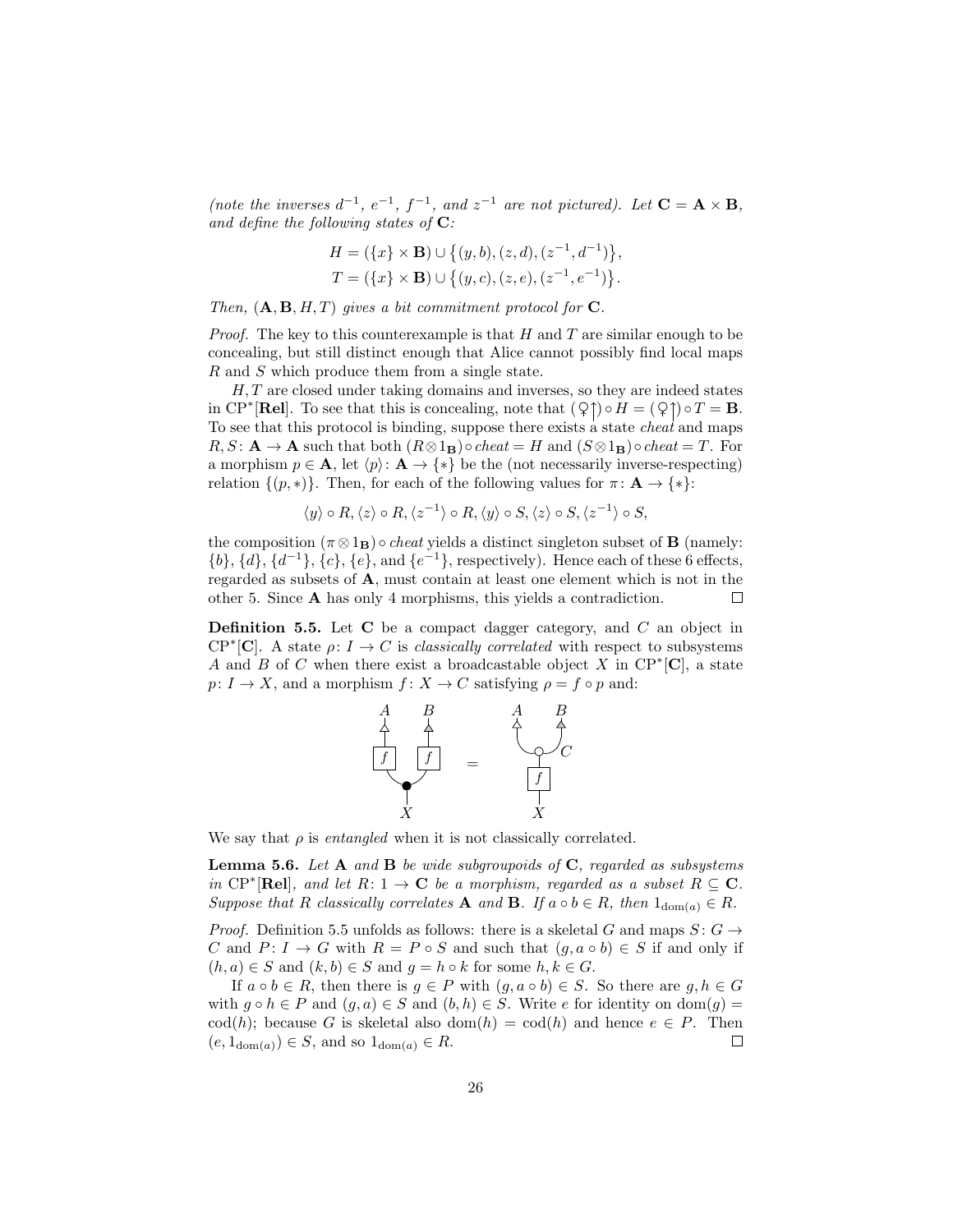Remark 5.7. To illustrate the slight abuse of notation in Example 3.3, let us show that in case  $C = A \times B$  the subsystems A and B are in fact multi-valued. In the setting of the previous lemma, we will show that if  $(a, b) \in R$ , then  $(1_{\text{dom}(a)}, 1_{\text{cod}(b)}) \in R.$ 

Because  $C = A \times B$ , Definition 5.5 simplifies as follows: we may regard R as a map  $A \to B$ ; there is a skeletal groupoid G and maps  $S: G \to A \times B$  and  $P: I \to G$  with:



If  $(a, b) \in R$  then there is  $g \in P$  with  $(g, (a, b)) \in S$ . Hence there are  $g, h \in G$ with  $g \circ h \in P$  and  $(g,(a,1_y)) \in S$  for some object y of B and  $(h,(1_x,b)) \in S$  for some object x of A. Again the identity  $e = e \circ e$  on  $\text{dom}(g) = \text{cod}(h)$  is in P, and  $(e, (1_{\text{dom}(a)}, 1_y)) \in S$  and  $(e, (1_x, 1_{\text{cod}(b)})) \in S$ . Therefore  $(1_{\text{dom}(a)}, 1_{\text{cod}(b)}) \in R$ .

Theorem 5.8. In  $\mathbb{CP}^*[\text{Rel}]$ :

no bit commitment  $\Leftrightarrow$  entanglement

Proof. Proposition 5.4 exhibited a secure bit commitment protocol in CP<sup>\*</sup>[Rel]. It suffices to show that the system C defined there admits an entangled state. Let

$$
E = \{(x, a), (y, c), (z, e), (z^{-1}, e^{-1})\}
$$

be a state of **C**. Then, note that  $(z, e) = (y, f) \circ (z, d)$ . However,  $1_{\text{dom}(y, f)} = (y, b) \notin E$ . Hence by Lemma 5.6 (and Remark 5.6). *E* is entangled.  $(y, b) \notin E$ . Hence by Lemma 5.6 (and Remark 5.6), E is entangled.

The point this paper emphasises is that the impossibility of secure bit commitment is not caused by the conceptual structure of quantum theory, but by the algebraic model assumed in [8].

#### References

- [1] S. Abramsky and B. Coecke. A categorical semantics of quantum protocols. In Logic in Computer Science 19, pages 415–425. IEEE Computer Society, 2004.
- [2] H. Barnum, J. Barrett, M. Leifer, and A. Wilce. A generalized nobroadcasting theorem. Physical Review Letters, 99:240501, 2007.
- [3] H. Barnum, C. M. Caves, C. A. Fuchs, R. Jozsa, and B. Schumacher. Noncommuting mixed states cannot be broadcast. Phys. Rev. Lett., 76:2818– 2821, Apr 1996.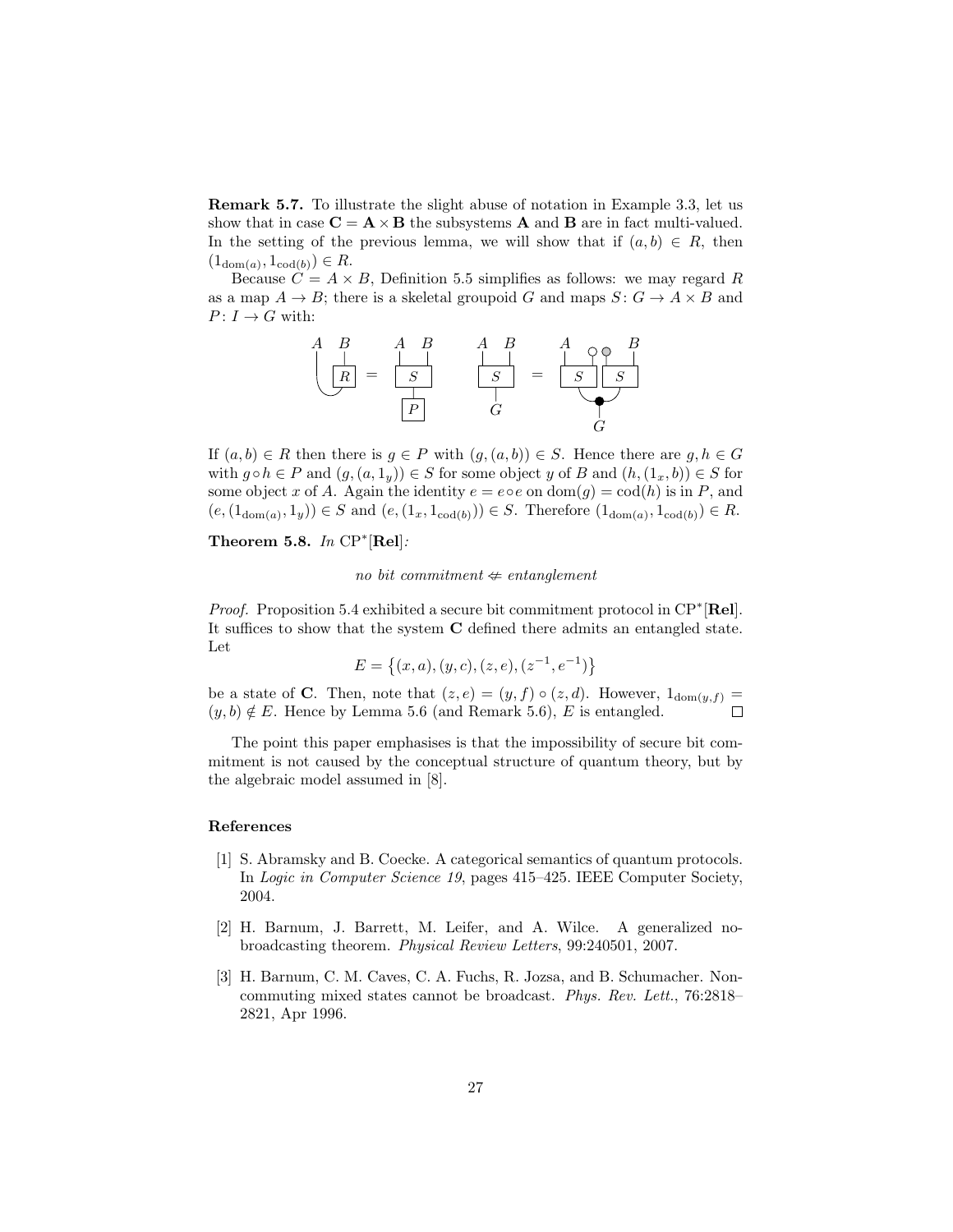- [4] J. Barrett. Information processing in generalized probabilistic theories. Physical Review A, 75(3):032304, 2007.
- [5] R. Brown. *Topology and Groupoids*. www.groupoids.org, 2006.
- [6] G. Chiribella, G. M. D'Ariano, and P. Perinotti. Informational derivation of quantum theory. Physical Review A, 84(1):012311, 2011.
- [7] M.-D. Choi. Completely positive linear maps on complex matrices. *Linear* Algebra and its Applications, 10:285–290, 1975.
- [8] R. Clifton, J. Bub, and H. Halvorson. Characterizing quantum theory in terms of information-theoretic constraints. Foundations of Physics, 33(11):1561–1591, 2003.
- [9] B. Coecke. Terminality implies no-signalling... and much more than that. New Generation Computing, 34(1-2):69–85, 2016.
- [10] B. Coecke and R. Duncan. Interacting quantum observables: categorical algebra and diagrammatics. New Journal of Physics, 13:043016, 2011. arXiv:quant-ph/09064725.
- [11] B. Coecke, C. Heunen, and A. Kissinger. Computation, Logic, Games, and Quantum Foundations. The Many Facets of Samson Abramsky: Essays Dedicated to Samson Abramsky on the Occasion of His 60th Birthday, chapter Compositional Quantum Logic, pages 21–36. Springer Berlin Heidelberg, Berlin, Heidelberg, 2013.
- [12] B. Coecke, C. Heunen, and A. Kissinger. Categories of quantum and classical channels. Quantum Information Processing, 2014.
- [13] B. Coecke and A. Kissinger. Categorical quantum mechanics II: classicalquantum interaction. arXiv:1605.08617 [quant-ph], 2016.
- [14] B. Coecke and A. Kissinger. Picturing Quantum Processes: A First Course in Quantum Theory and Diagrammatic Reasoning. Cambridge University Press, 2017.
- [15] B. Coecke and R. Lal. Causal categories: relativistically interacting processes. Foundations of Physics, 43(4):458–501, 2013.
- [16] B. Coecke and É. O. Paquette. POVMs and Naimark's theorem. In  $QPL$ 2006, volume 210 of Electronic Notes in Theoretical Computer Science, pages 15–31, 2006.
- [17] K. Cohn-Gordon. Commitment algorithms. Master's thesis, University of Oxford, 2012.
- [18] T. Fritz. Possibilistic Physics. 2009.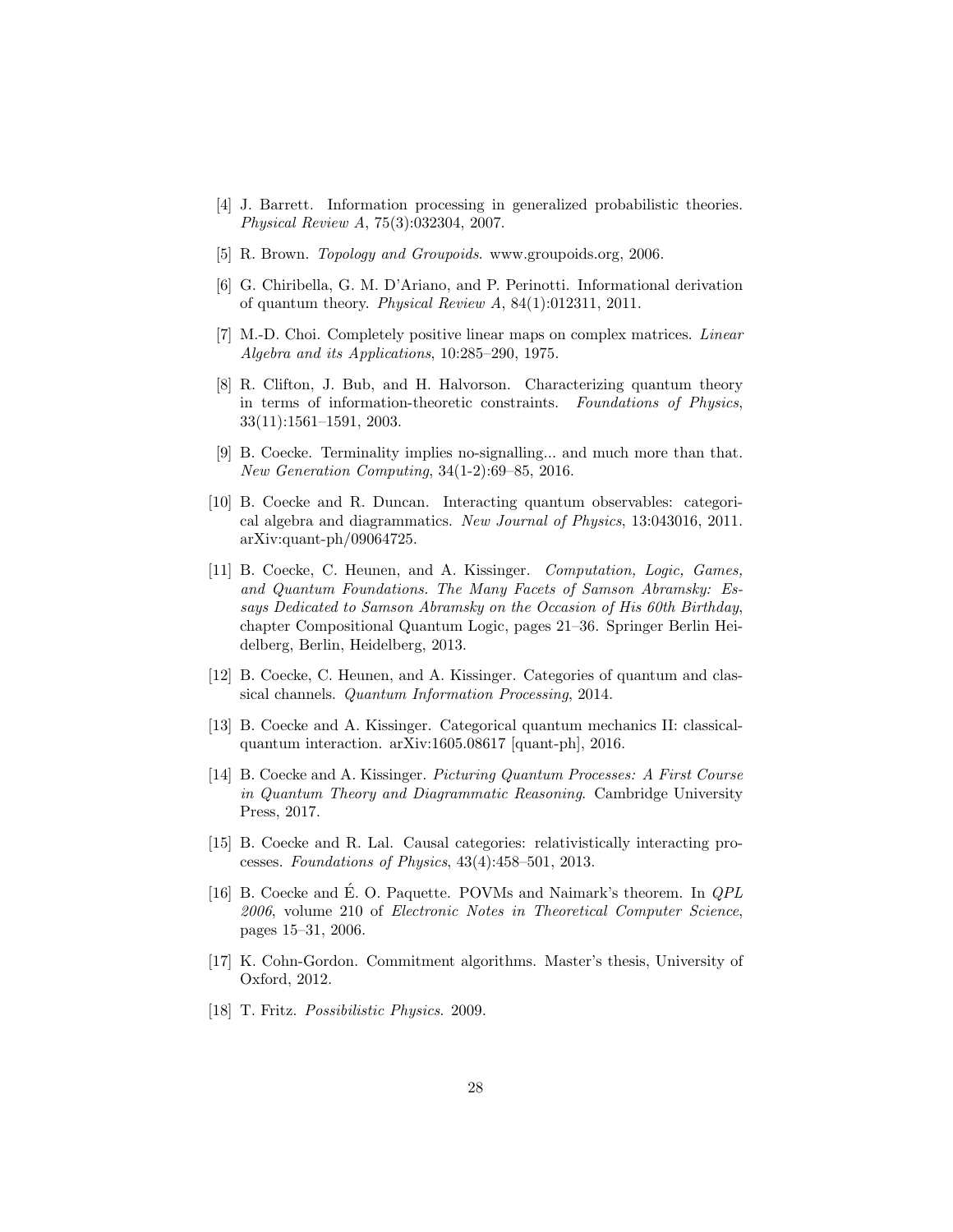- [19] M. Gachechiladze. On categorical characterizations of no-signaling theories. Master's thesis, University of Oxford, 2014.
- [20] L. Hardy. Quantum theory: informational foundations and foils, chapter Reconstructing quantum theory, pages 223–248. Springer, 2016.
- [21] C. Heunen, I. Contreras, and A. S. Cattaneo. Relative Frobenius algebras are groupoids. Journal of Pure and Applied Algebra, 217(1):114–124, 2013.
- [22] C. Heunen, A. Kissinger, and P. Selinger. Completely positive projections and biproducts. In QPL 2014, volume 171 of Electronic Notes in Theoretical Computer Science, pages 71–83, 2014.
- [23] C. Heunen and J. Vicary. Categories for Quantum Theory: An Introduction. Oxford University Press, 2019.
- [24] P. A. Hoehn and C. Wever. Quantum theory from questions. arXiv preprint arXiv:1511.01130, 2015.
- [25] Michael Keyl. Fundamentals of quantum information theory. Physics reports, 369(5):431–548, 2002.
- [26] S. Mac Lane. Categories for the Working Mathematician. Springer, 2nd edition, 1971.
- [27] L. Masanes and M. P. Müller. A derivation of quantum theory from physical requirements. New Journal of Physics, 13(6):063001, 2011.
- [28] L. Masanes, M. P. Müller, R. Augusiak, and D. Pérez-García. Existence of an information unit as a postulate of quantum theory. Proceedings of the National Academy of Sciences, 110(41):16373–16377, 2013.
- [29] D. Quick. !-Logic: First Order Reasoning for Families of Non-Commutative String Diagrams. PhD thesis, Oxford, 2015.
- [30] M. Schlosshauer. Elegance and Enigma. Springer, 2011.
- [31] Benjamin Schumacher and Michael D Westmoreland. Modal quantum theory. Foundations of Physics, 42(7):918–925, 2012.
- [32] P. Selinger. Dagger compact closed categories and completely positive maps. Electronic Notes in Theoretical Computer Science, 170:139–163, 2007.
- [33] P. Selinger. A survey of graphical languages for monoidal categories. In B. Coecke, editor, New Structures for Physics, Lecture Notes in Physics, pages 275–337. Springer-Verlag, 2011. arXiv:0908.3347.
- [34] R. W. Spekkens. Evidence for the epistemic view of quantum states: a toy theory. Physical Review A, 75(3):032110, 2007.